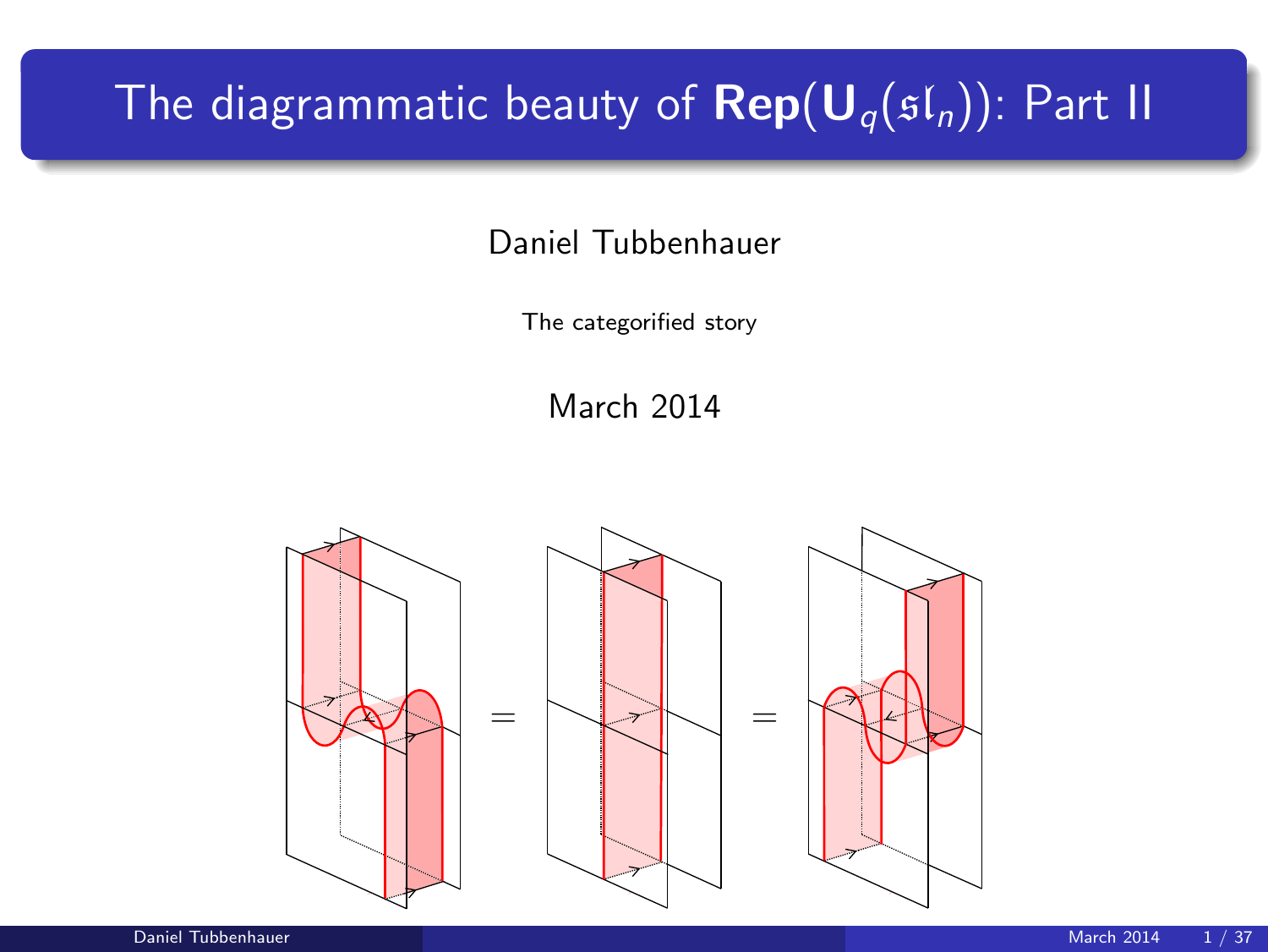#### 1 [What is categorification?](#page-2-0)

- **•** [From the viewpoint of "natural" constructions](#page-2-0)
- [From the viewpoint of topology](#page-5-0)
- [From the viewpoint of algebra](#page-7-0)

#### The  $$I_2$ [-web algebra](#page-9-0)

- [The algebra](#page-9-0)
- **•** [Straightening helps again!](#page-17-0)
- $\bullet$  Categorified *q*[-skew Howe duality](#page-20-0)

#### 3 [Connection to the](#page-25-0)  $sI_n$ -link-homology

- [The Khovanov homology](#page-25-0)
- [Connection to the](#page-27-0)  $sI_2$ -web algebra
- [The KL-R algebra and Khovanov homology](#page-30-0)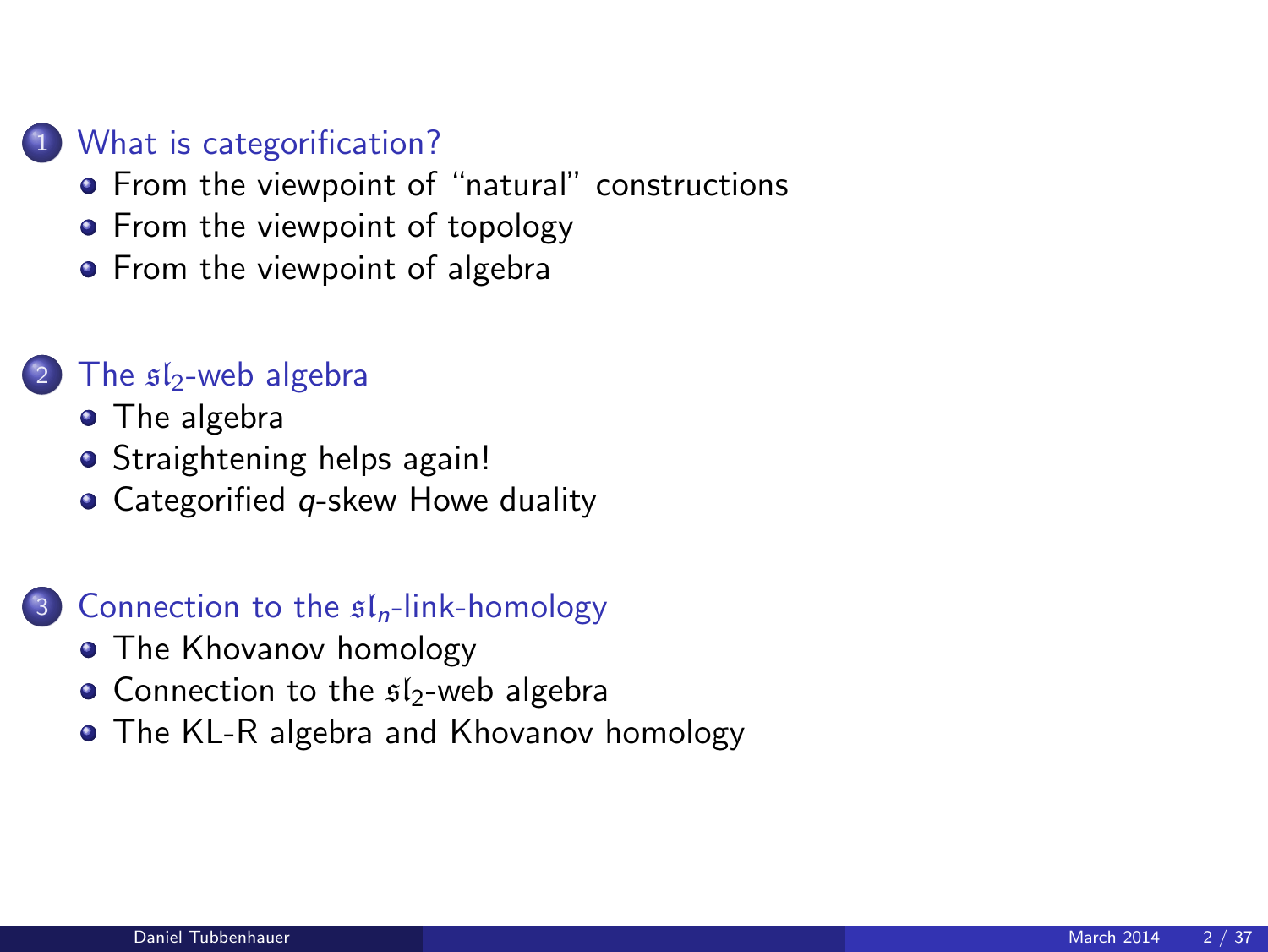Forced to reduce this presentation to one sentence, the author would choose:

Interesting integers are shadows of richer structures in categories.

The basic idea can be seen as follows. Take a "set-based" structure S and try to find a "category-based" structure C such that S is just a shadow of C.

Categorification, which can be seen as "remembering" or "inventing" information, comes with an "inverse" process called decategorification, which is more like "forgetting" or "identifying".

<span id="page-2-0"></span>Note that decategorification should be easy.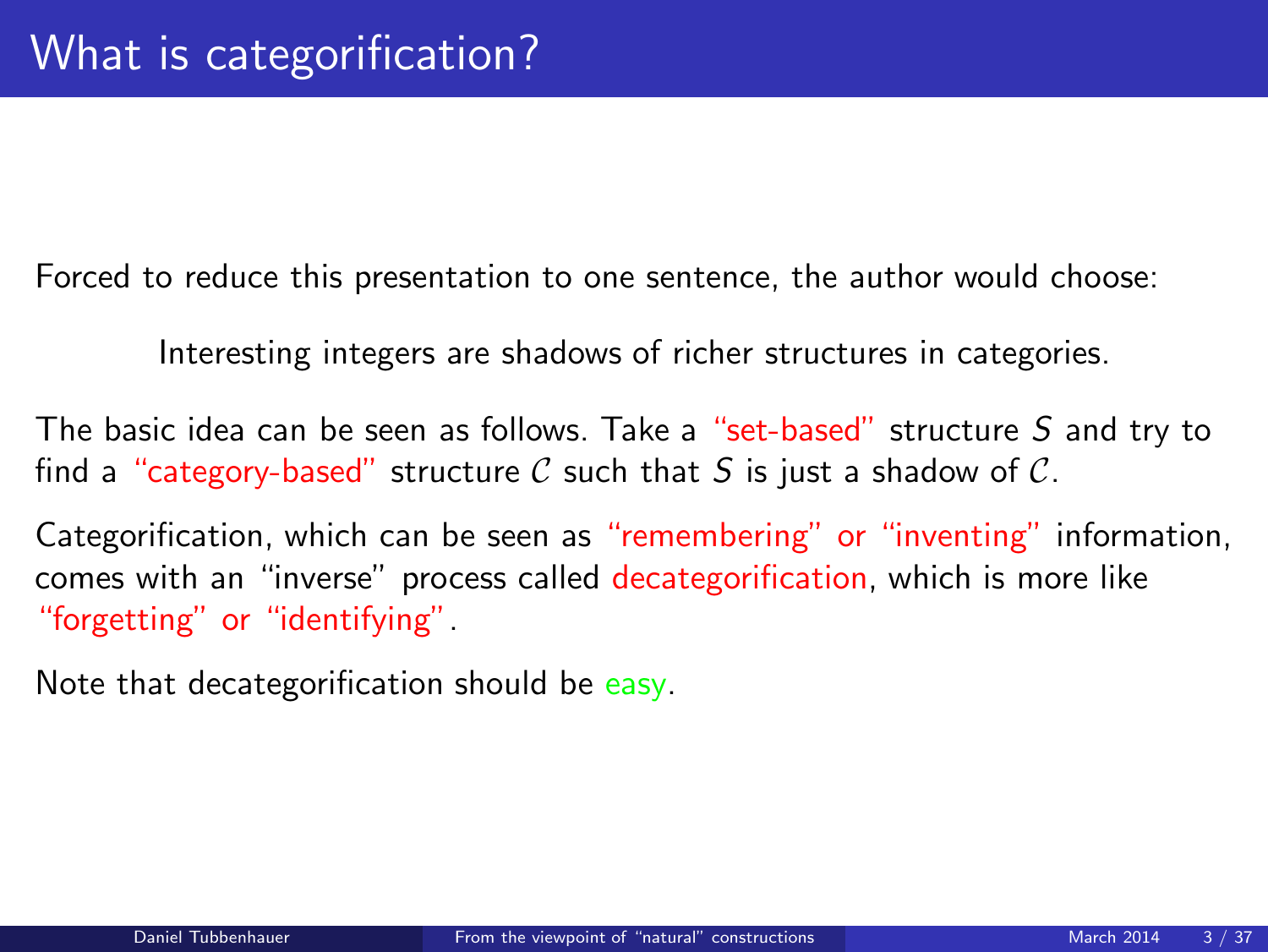Take  $C = \text{FinVec}_K$  for a fixed field K, i.e. objects are finite dimensional K-vector spaces  $V,V',\ldots$  and morphisms are  $K$ -linear maps  $f\colon V\to V'$  between them.  $\mathcal C$ categorifies  $\mathbb{N}$ : We can go back by taking the dimension dim  $V \in \mathbb{N}$ .

What is the upshot? Note the following:

 $\bullet$  Much information is lost if we only consider  $\mathbb N$ , i.e. we can only say that two objects are isomorphic (aka equal) instead of how they are isomorphic. Thus,

$$
n=n'\Leftrightarrow V\cong V'.
$$

- A vector space can carry additional structure as for example inner products.
- We have the power of linear algebra between  $V$  and  $V'$ , i.e.  $\hom_K(V,W)$ .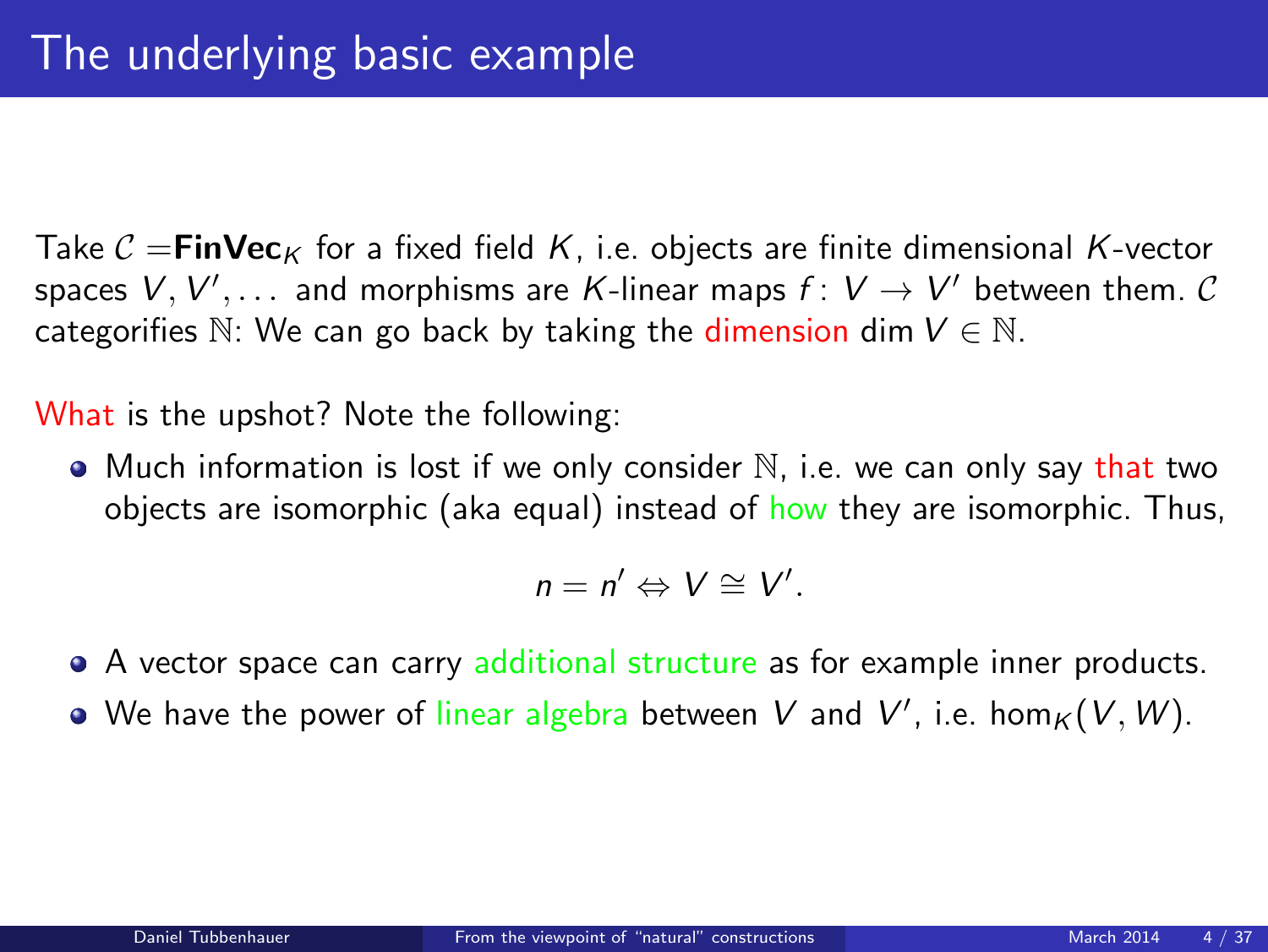The structure of  $N$  is reflected on a "higher" level!

- The product and coproduct  $\oplus$  and the monoidal structure  $\otimes_K$  categorify addition and multiplication, i.e.  $\dim(V\oplus V')=\dim V+\dim V'$  and  $\dim(V\otimes_K V')=\dim V\cdot \dim V'.$
- The zero object 0 and the identity of  $\otimes_K$  categorify the identities, i.e  $V \oplus 0 \simeq V$  and  $V \otimes_K K \simeq V$ .
- We have  $V \hookrightarrow W$  iff dim  $V \leq$  dim W and  $V \twoheadrightarrow W$  iff dim  $V \geq$  dim W, i.e. injections and surjections categorify the order relation.

One can write down the categorified statements of other properties as "Addition and multiplication are associative and commutative", "Multiplication distributes over addition" or "Addition and multiplication preserve order".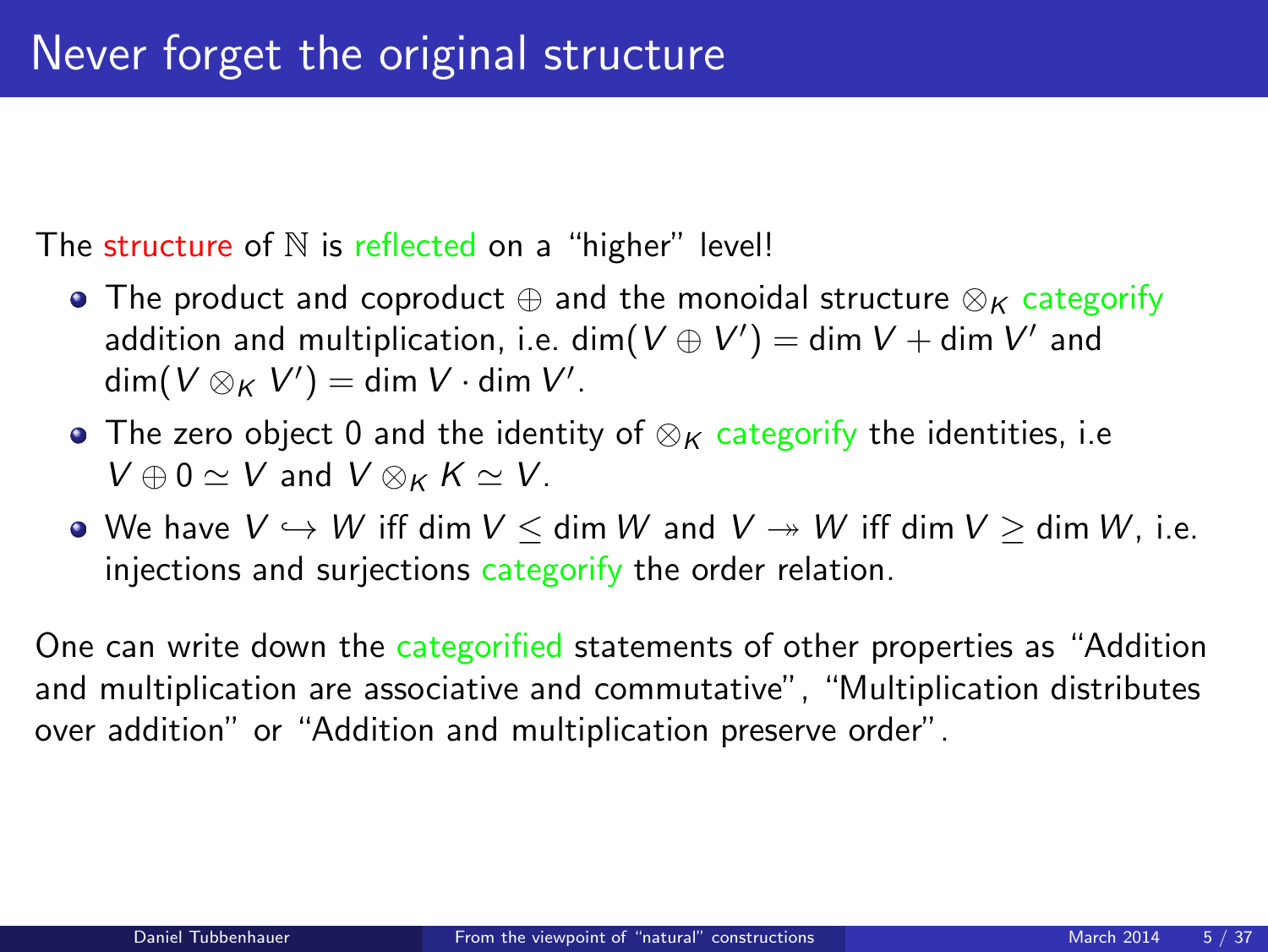A more topological flavoured example goes back to Riemann (1857), Betti (1871) and Poincaré (1895): The Betti numbers  $b_k(X)$  and Euler characteristic  $\chi(X)$  of a reasonable topological space  $X$ . Noether, Hopf and Alexandroff (1925) "categorified" these invariants as follows.

If we lift  $m, n \in \mathbb{N}$  to the two K-vector spaces V, W with dimensions dim  $V = m$ , dim  $W = n$ , then the difference  $m - n$  lifts to the complex

<span id="page-5-0"></span>
$$
0 \longrightarrow V \stackrel{d}{\longrightarrow} W \longrightarrow 0,
$$

for any linear map d and V in even homology degree. As before, some of the basic properties of the integers  $\mathbb Z$  can be lifted to the category  $\text{Kom}_b(\mathcal{C})$ .

Conclusion (Noether): The homology groups  $H_k(X,\mathbb{Z})$  categorify  $b_k(X)$  and chain complexes  $(C(X), c_*)$  categorify  $\chi(X)$ .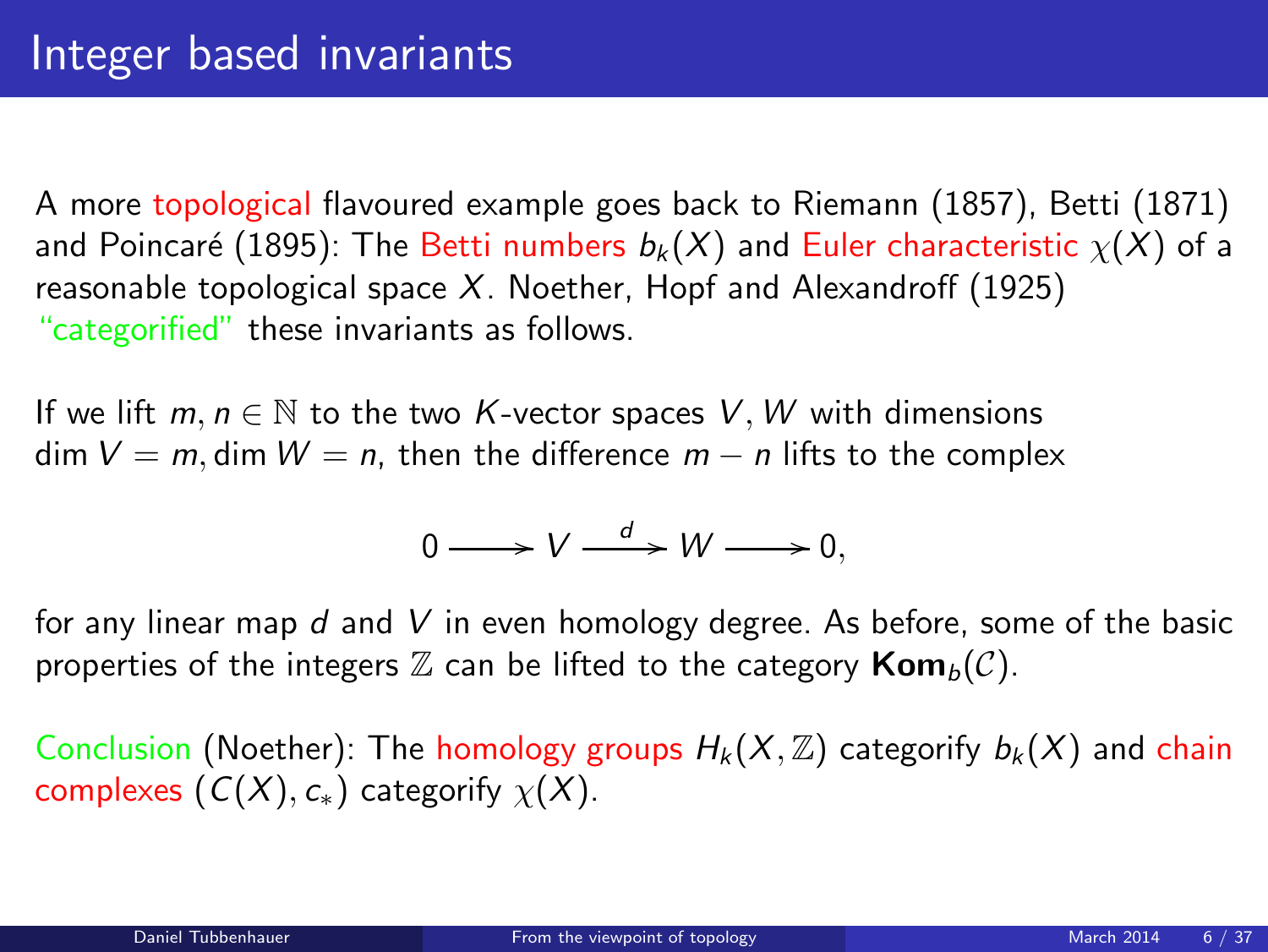We note the following observations.

- The space  $H_k(X,\mathbb{Z})$  is a graded abelian group and more information of the space  $X$  is encoded. Again, homomorphisms between the groups tell how some groups are related.
- Singular homology works for all topological spaces and the homological Euler characteristic can be defined for a huge class of spaces.
- The homology extends to a functor and provides information about continuous maps as well.
- More sophisticated constructions like multiplication in cohomology provide even more information.
- Although it is not the main point: The  $H_k(X, \mathbb{Z})$  are better invariants.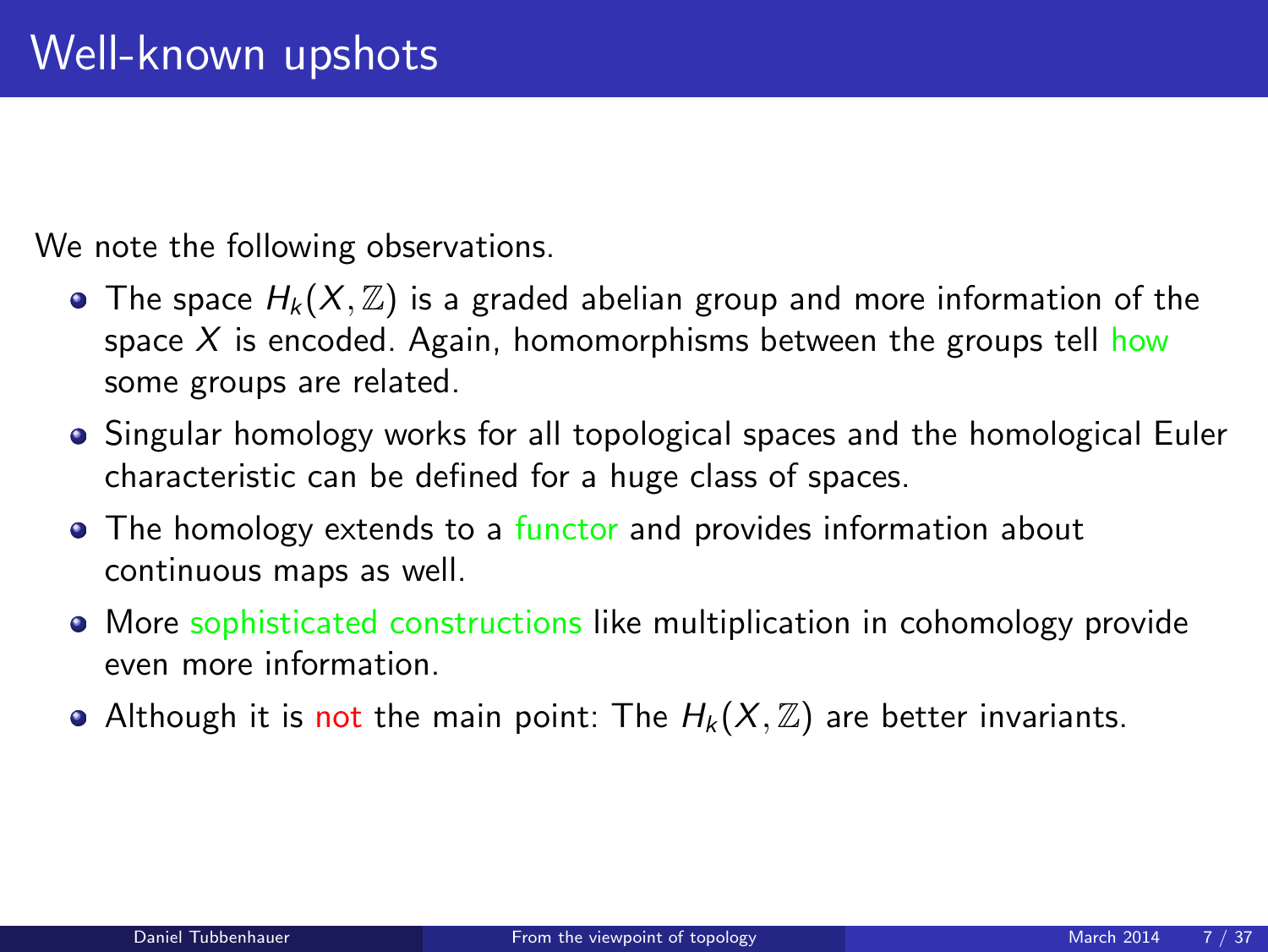## Categorified symmetries

Another viewpoint comes from representation theory. Let A be some algebra, M be a A-module and  $C$  be a suitable category.

$$
\text{``Usual''} \textit{~~} \textit{~~} \textit{~~} \textit{~~} \textit{~~} \textit{~~} \textit{~~} \textit{~~} \textit{~~} \textit{~~} \textit{~~} \textit{~~} \textit{~~} \textit{~~} \textit{~~} \textit{~~} \textit{~~} \textit{~~} \textit{~~} \textit{~~} \textit{~~} \textit{~~} \textit{~~} \textit{~~} \textit{~~} \textit{~~} \textit{~~} \textit{~~} \textit{~~} \textit{~~} \textit{~~} \textit{~~} \textit{~~} \textit{~~} \textit{~~} \textit{~~} \textit{~~} \textit{~~} \textit{~~} \textit{~~} \textit{~~} \textit{~~} \textit{~~} \textit{~~} \textit{~~} \textit{~~} \textit{~~} \textit{~~} \textit{~~} \textit{~~} \textit{~~} \textit{~~} \textit{~~} \textit{~~} \textit{~~} \textit{~~} \textit{~~} \textit{~~} \textit{~~} \textit{~~} \textit{~~} \textit{~~} \textit{~~} \textit{~~} \textit{~~} \textit{~~} \textit{~~} \textit{~~} \textit{~~} \textit{~~} \textit{~~} \textit{~~} \textit{~~} \textit{~~} \textit{~~} \textit{~~} \textit{~~} \textit{~~} \textit{~~} \textit{~~} \textit{~~} \textit{~~} \textit{~~} \textit{~~} \textit{~~} \textit{~~} \textit{~~} \textit{~~} \textit{~~} \textit{~~} \textit{~~} \textit{~~} \textit{~~} \textit{~~} \textit{~~} \textit{~~} \textit{~~} \textit{~~} \textit{~~} \textit{~~} \textit{~~} \textit{~~} \textit{~~} \textit{~~} \textit{~~} \textit{~~} \textit{~~} \textit{~~} \textit{~~} \textit{~~} \textit{~~} \textit{~~} \textit{~~} \textit{~~} \textit{~~} \textit{~~} \textit{~~} \textit{~~} \textit{~~} \textit{~~} \textit{~~} \textit{~~} \textit{~~} \textit{~~} \textit{~~} \text
$$

$$
a \mapsto f_a \in \text{End}(M) \ \ \text{isomorphism} \ a \mapsto \mathcal{F}_a \in \text{End}(\mathcal{C})
$$

$$
(f_{a_1} \cdot f_{a_2})(m) = f_{a_1 a_2}(m) \sim \sim \sim \sim \sim (\mathcal{F}_{a_1} \circ \mathcal{F}_{a_2})(\begin{matrix} X \\ \varphi \end{matrix}) \cong \mathcal{F}_{a_1 a_2} \begin{pmatrix} X \\ \varphi \end{pmatrix}
$$

A (weak) categorification of the A-module M should be though of a categorical action of A on a suitable category C with an isomorphism  $\psi$  such that

<span id="page-7-0"></span>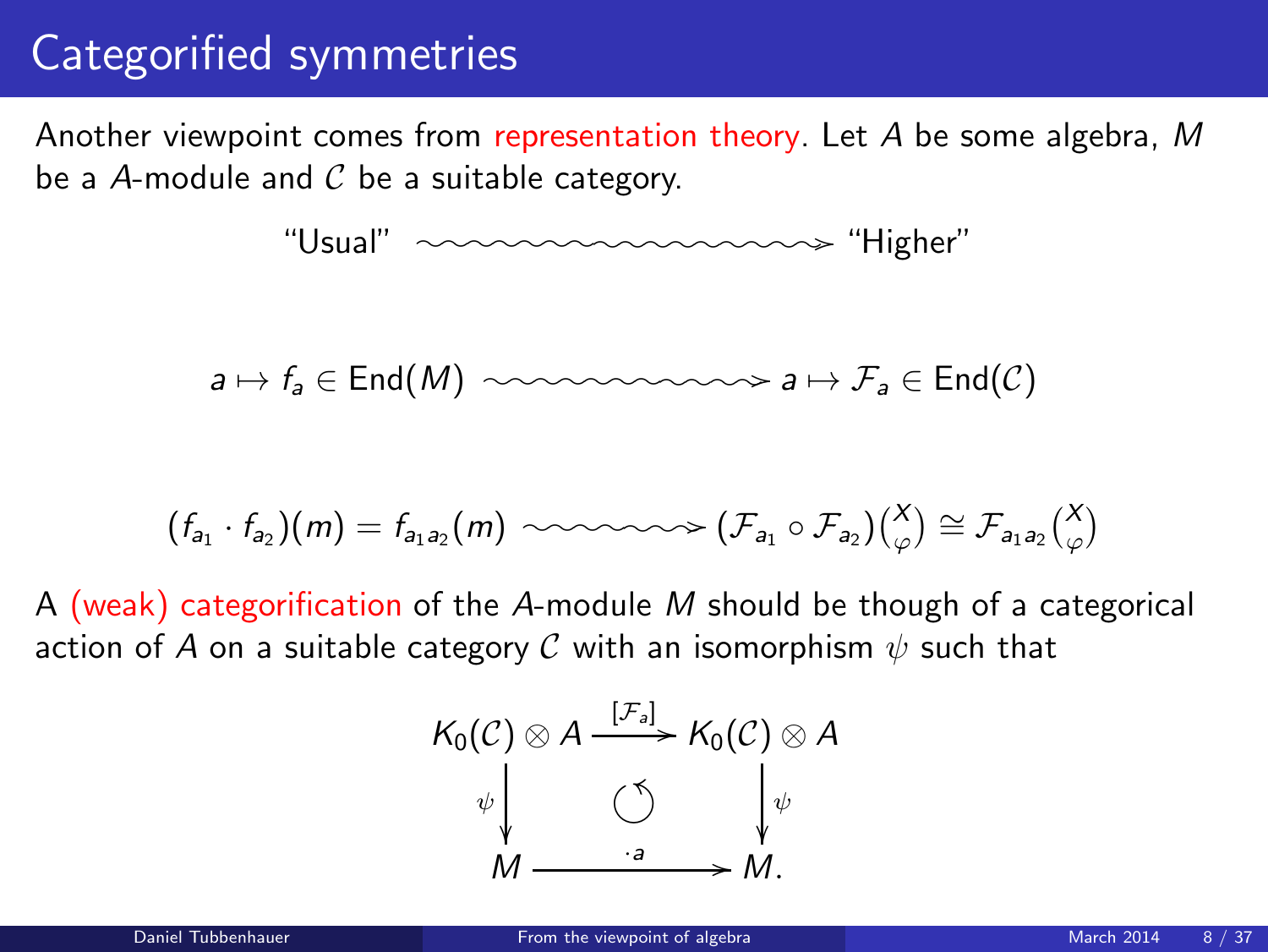We have several upshots again.

- The natural transformations between functors give information invisible in "classical" representation theory. This gives a hint that we can go even "higher", e.g. actions of 2-categories on 2-categories.
- $\bullet$  If C is suitable, e.g. module categories over an algebra, then its indecomposable objects  $X$  gives a basis  $[X]$  of M with positivity properties.
- In particular, consider A as a A-module. Then  $[X]$  gives a basis of A with positive structure coefficients  $c_k^{ij}$  via

$$
X_{a_i} \otimes X_{a_j} \cong \bigoplus_k X_{a_k}^{c_k^{ij}} \rightsquigarrow a_i a_j = \sum_k c_k^{ij} a_k, \ c_k^{ij} \in \mathbb{N}.
$$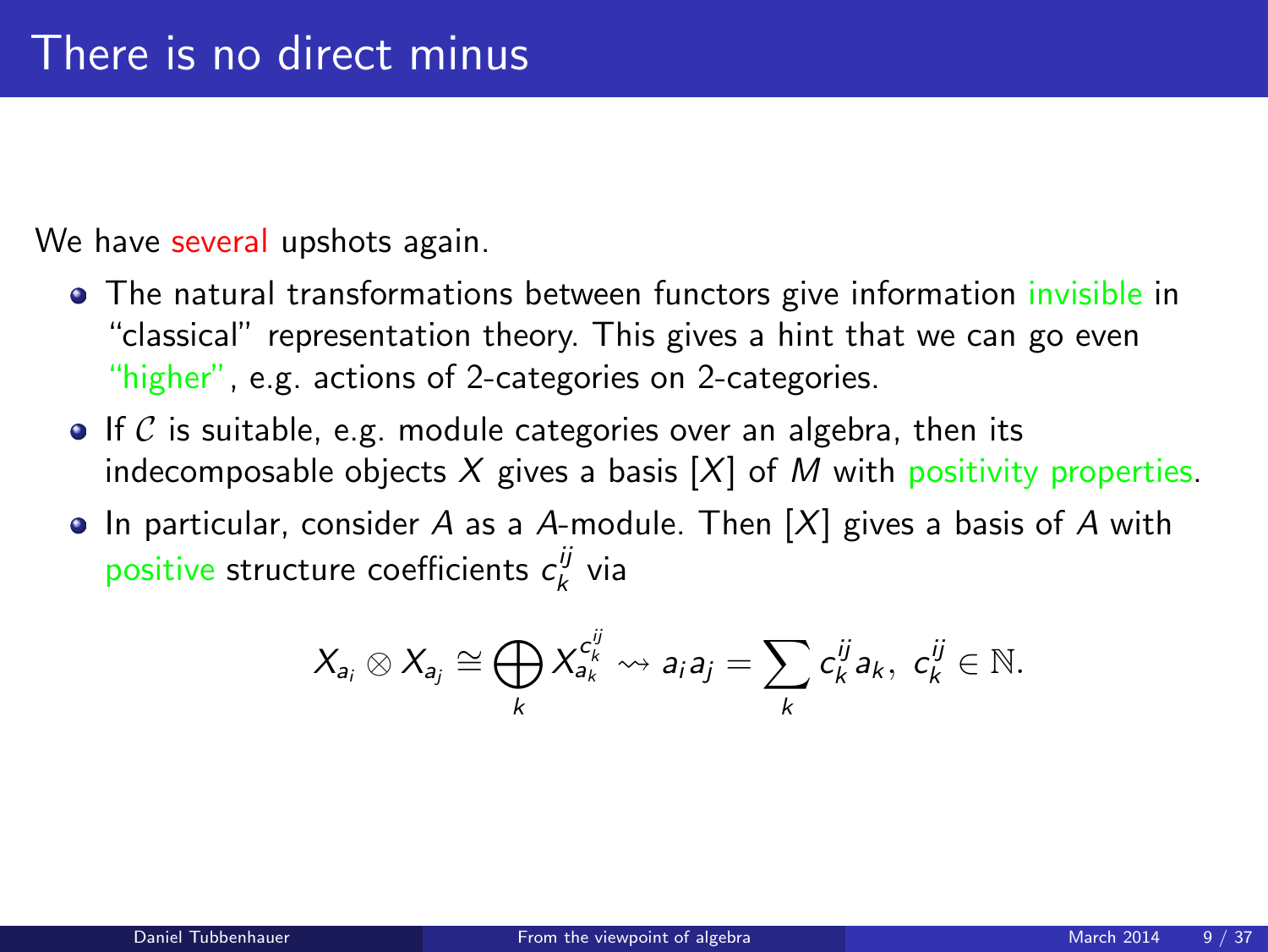### Natural transformations between  $s1$ -webs

Recall that we are interested in the intertwiner of  $\mathbf{Rep}(\mathbf{U}_q(\mathfrak{sl}_2))$  or in pictures

$$
u\colon \bar{\mathbb{Q}}(q)\to \bar{\mathbb{Q}}^2\otimes \bar{\mathbb{Q}}^2\otimes \bar{\mathbb{Q}}^2\otimes \bar{\mathbb{Q}}^2=\overbrace{\phantom{\mathbb{Q}}\qquad \qquad \qquad }
$$

How can we describe higher structure between these intertwiners? That is, what can we say about

<span id="page-9-0"></span>

Note that the intertwiners "are" 1-dimensional. Thus, the natural transformations between them should be 2-dimensional.

Moreover, we can again "restrict" to  $\mathsf{Inv}_{\mathsf{U}_q(\mathfrak{sl}_2)}(\bigotimes_{2n}\bar{\mathbb{Q}}^2)$ . Recall that the invariant tensors form a  $\overline{\mathbb{Q}}(q)$ -vector space with basis Arc(n), that is all  $sI_2$ -arc diagrams with 2n boundary points.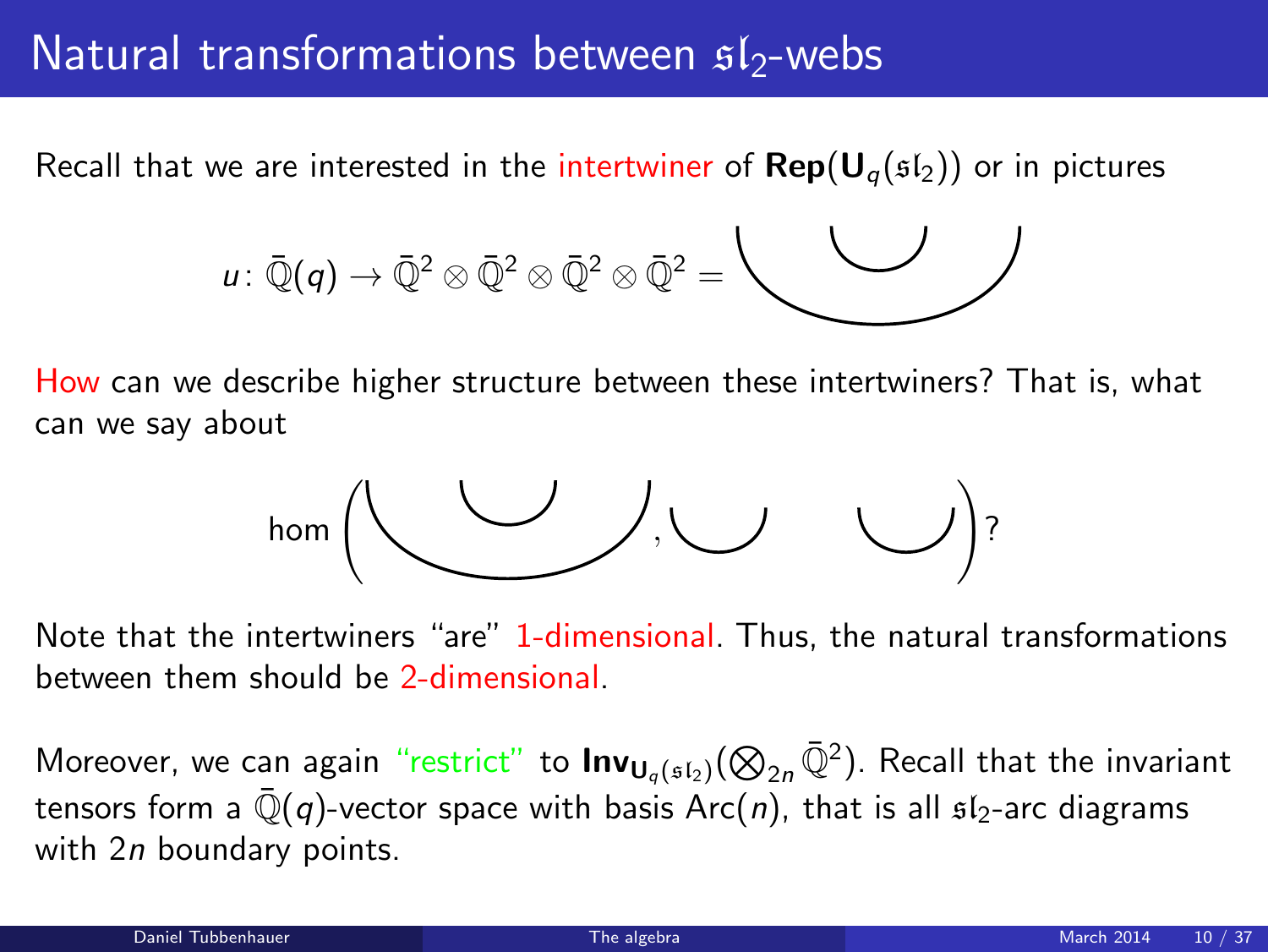A  $sI_2$ -pre-foam is a cobordism between two  $sI_2$ -webs. Composition consists of placing one  $f_2$ -pre-foam on top of the other. The following are called the saddle up and down respectively.



They have dots that can move freely about the facet on which they belong. Define the  $q$ −degree of a  $f_2$ -foam F with d dots and b boundary components as

$$
\mathrm{qdeg}(F)=-\chi(F)+2d+\frac{b}{2}.
$$

A  $sI_2$ -foam is a formal  $\overline{Q}$ -linear combination of isotopy classes of  $sI_2$ -pre-foams modulo the following (degree preserving!) relations.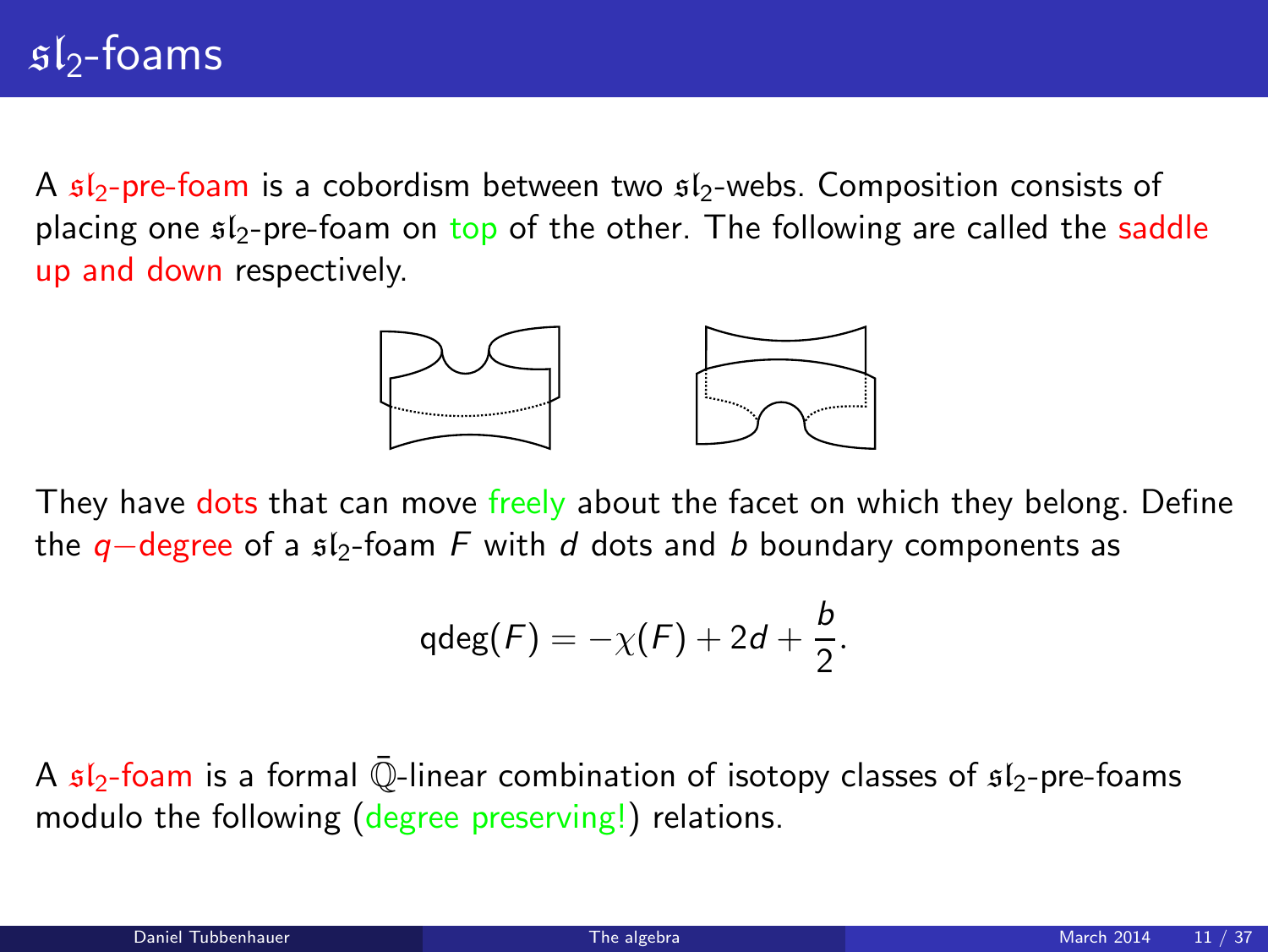# The  $sI_2$ -foam relations  $\ell = (2D, NC, S)$

$$
\begin{array}{ccc}\n\overline{\phantom{0}} & \overline{\phantom{0}} & \overline{\phantom{0}} & \overline{\phantom{0}} \\
\overline{\phantom{0}} & \overline{\phantom{0}} & \overline{\phantom{0}} & \overline{\phantom{0}} \\
\overline{\phantom{0}} & \overline{\phantom{0}} & \overline{\phantom{0}} & \overline{\phantom{0}} \\
\overline{\phantom{0}} & \overline{\phantom{0}} & \overline{\phantom{0}} & \overline{\phantom{0}} \\
\overline{\phantom{0}} & \overline{\phantom{0}} & \overline{\phantom{0}} & \overline{\phantom{0}} \\
\overline{\phantom{0}} & \overline{\phantom{0}} & \overline{\phantom{0}} & \overline{\phantom{0}} \\
\overline{\phantom{0}} & \overline{\phantom{0}} & \overline{\phantom{0}} & \overline{\phantom{0}} & \overline{\phantom{0}} \\
\overline{\phantom{0}} & \overline{\phantom{0}} & \overline{\phantom{0}} & \overline{\phantom{0}} & \overline{\phantom{0}} \\
\overline{\phantom{0}} & \overline{\phantom{0}} & \overline{\phantom{0}} & \overline{\phantom{0}} & \overline{\phantom{0}} & \overline{\phantom{0}} \\
\overline{\phantom{0}} & \overline{\phantom{0}} & \overline{\phantom{0}} & \overline{\phantom{0}} & \overline{\phantom{0}} & \overline{\phantom{0}} \\
\overline{\phantom{0}} & \overline{\phantom{0}} & \overline{\phantom{0}} & \overline{\phantom{0}} & \overline{\phantom{0}} & \overline{\phantom{0}} \\
\overline{\phantom{0}} & \overline{\phantom{0}} & \overline{\phantom{0}} & \overline{\phantom{0}} & \overline{\phantom{0}} & \overline{\phantom{0}} & \overline{\phantom{0}} & \overline{\phantom{0}} \\
\overline{\phantom{0}} & \overline{\phantom{0}} & \overline{\phantom{0}} & \overline{\phantom{0}} & \overline{\phantom{0}} & \overline{\phantom{0}} & \overline{\phantom{0}} & \overline{\phantom{0}} & \overline{\phantom{0}} & \overline{\phantom{0}} & \overline{\phantom{0}} & \overline{\phantom{0}} & \overline{\phantom{0}} & \overline{\phantom{0}} & \overline{\phantom{0}} & \over
$$

The relations  $\ell = (2D, NC, S)$  suffice to evaluate  $sI_2$ -foam without boundary!

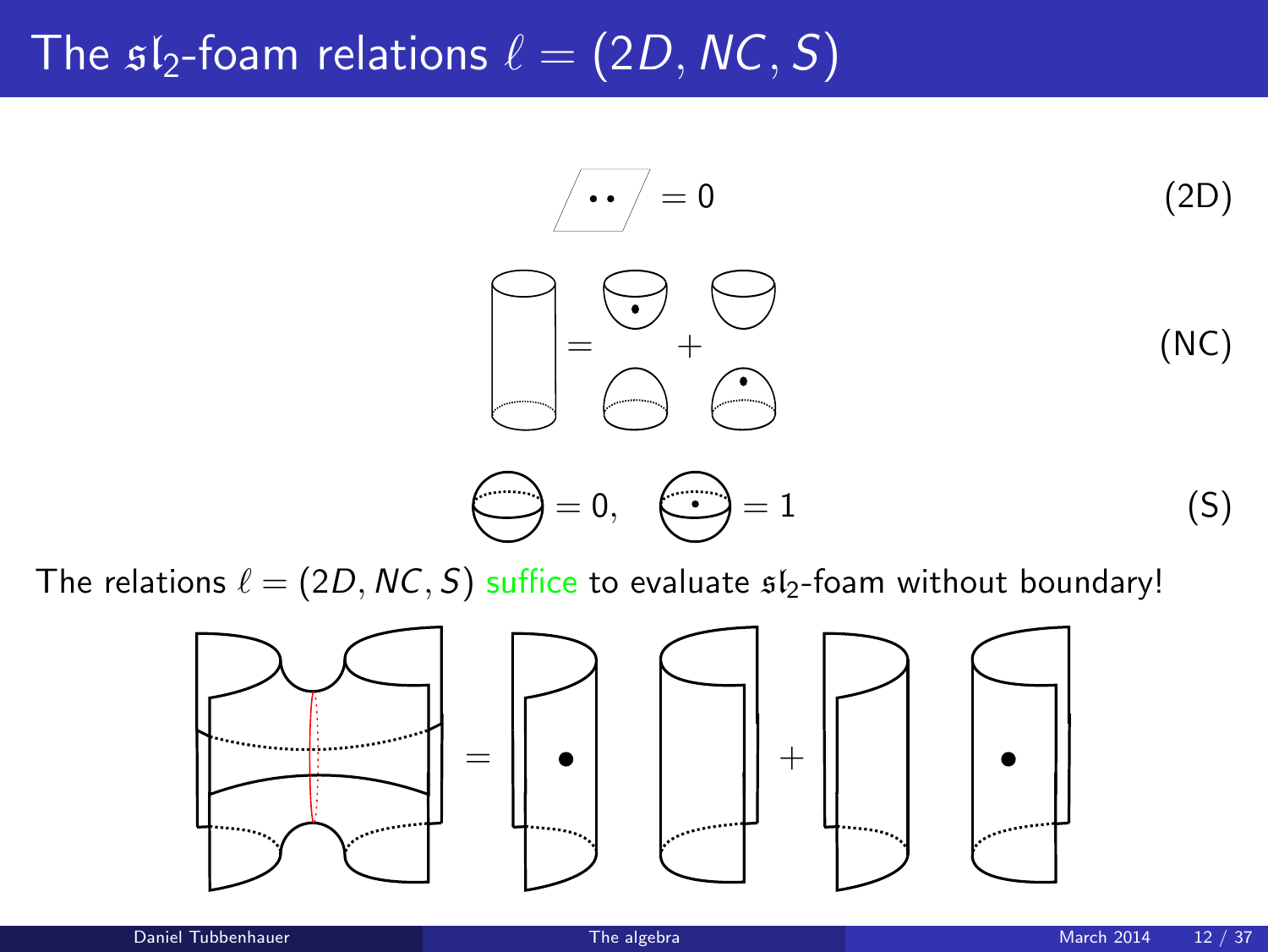**Foam**<sub>2</sub> is the  $\mathbb{Z}$ -graded, 2-category of  $s1$ <sub>2</sub>-foams consisting of:

- The objects are sequences of points in the interval [0, 1].
- The 1-cells are formal direct sums of  $\mathbb{Z}$ -graded  $\mathfrak{sl}_2$ -webs with boundary corresponding to the sequences of points for the source and target.
- $\bullet$  The 2-cells are formal matrices of  $\overline{\mathbb{Q}}$ -linear combinations of degree-zero dotted  $sI_2$ -foams modulo isotopy and  $sI_2$ -foam relations.
- Vertical composition ○<sub>v</sub> is stacking on top of each other and horizontal composition  $\circ_h$  is stacking next to each other. We write hom $_{\mathsf{Foam}_2}(u, v) = \mathsf{hom}(u, v)$ .

The  $\mathfrak{sl}_2$ -foam homology of a closed  $\mathfrak{sl}_2$ -web  $w : \emptyset \to \emptyset$  is defined by

$$
\mathcal{F}(w) = \text{hom}_{\text{Foam}_2}(\emptyset, w) = \text{hom}(\emptyset, w).
$$

 $\mathcal{F}(w)$  is a Z-graded,  $\overline{\mathbb{Q}}$ -vector space.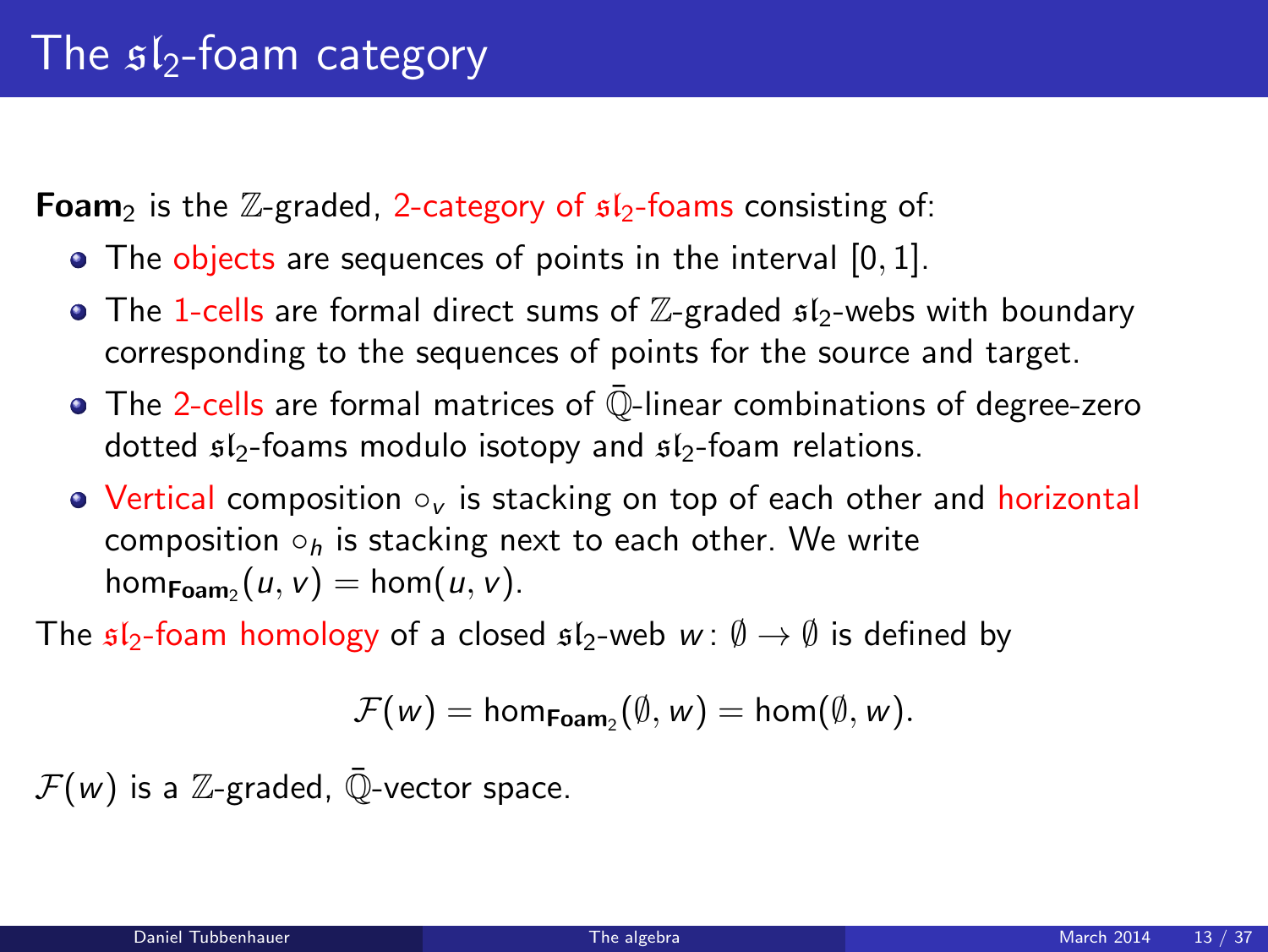# Exempli gratia

### Example

#### A saddles are 2-morphisms



Vertical composition gives a non-trivial "natural transformation" in hom $(\leq, \leq)!$ 

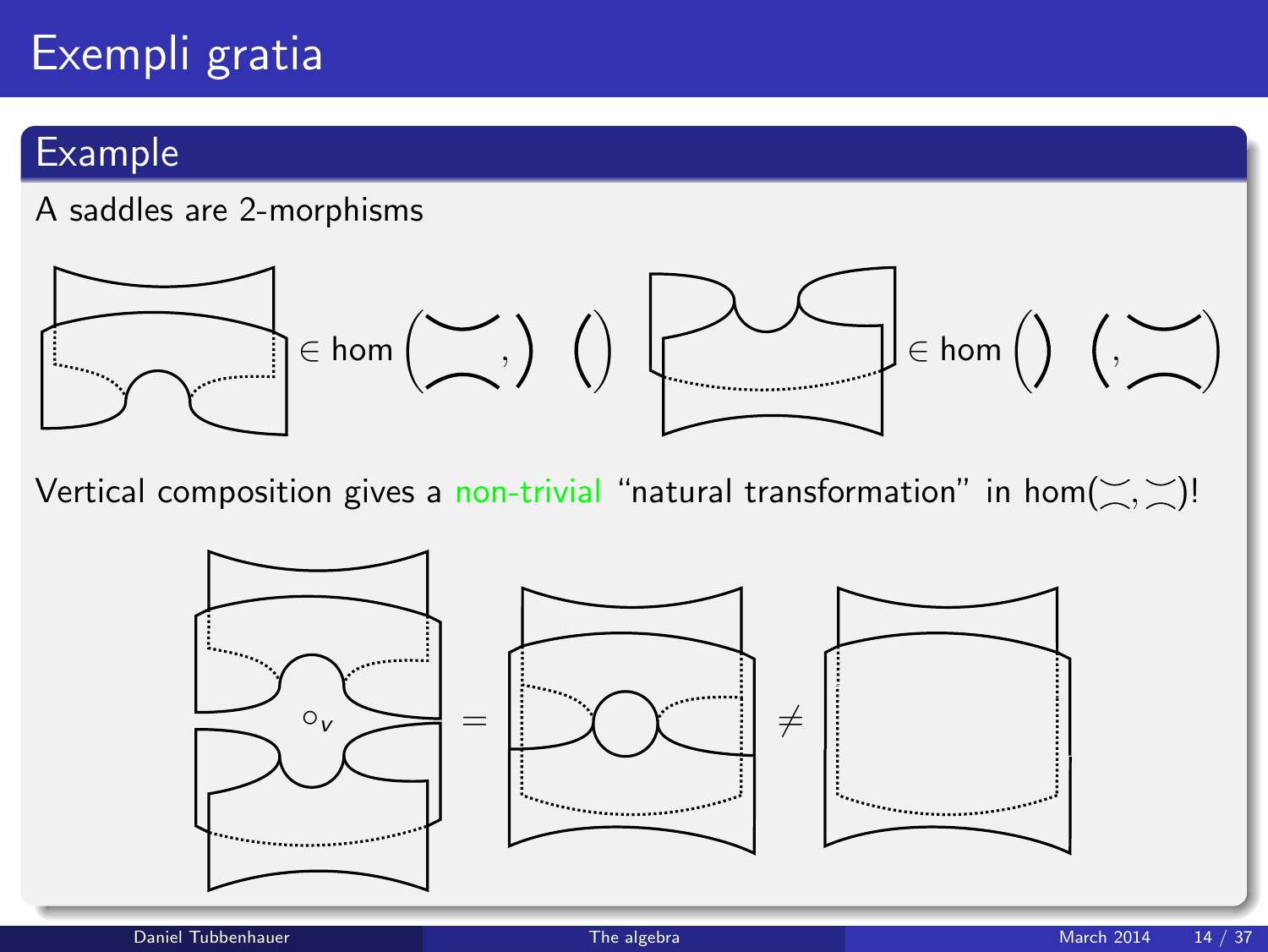## The  $s1_2$ -web algebra

### Definition(Khovanov 2002)

The  $sI_2$ -web algebra  $H_2(n)$  is defined by

$$
H_2(n)=\bigoplus_{u,v\in\text{Arc}(n)} {}_uH_v,
$$

with

$$
_{u}H_{v}=\mathcal{F}(u^{*}v)\{n\}, \text{ i.e. all sf}_{2}\text{-foams: } \emptyset \to u^{*}v.
$$

Multiplication is defined by composition  $\mathcal{F}(u^*v) \cong \text{hom}(u, v)$ .

#### Example

Since  $\bigcap^*=\bigcup$ , we have  $H_2(1)=\langle\bigoplus,\bigodot\rangle_{\bar{\mathbb{Q}}}\cong\bar{\mathbb{Q}}[X]/X^2$  with multiplication

$$
\begin{array}{c|c}\n\cdot & \circ & \circ \\
\hline\n\circ & \circ & \circ \\
\hline\n\circ & \circ & \circ\n\end{array}
$$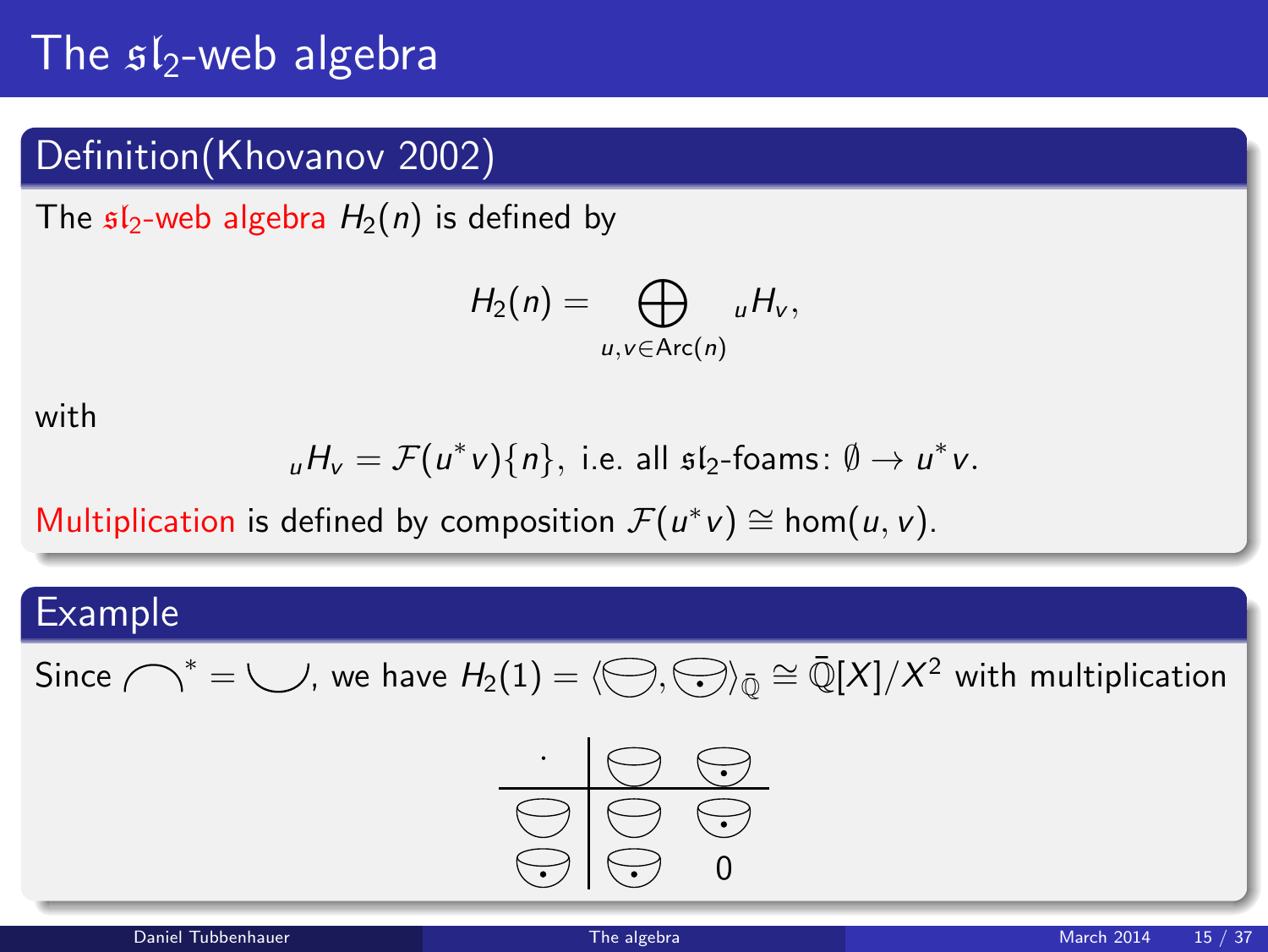## It's Frobenius!

There is a trace form tr:  $H_2(n) \to \overline{\mathbb{Q}}$  given by closing a  $\mathfrak{sl}_2$ -foam  $f_u$  with  $\mathbf{1}_u$ .

The trace is non-degenerated and symmetric, i.e.  $tr(fg) = tr(gf)$ :



### Theorem(Khovanov 2002)

The algebra  $H_2(n)$  is a graded, finite dimensional, symmetric Frobenius algebra.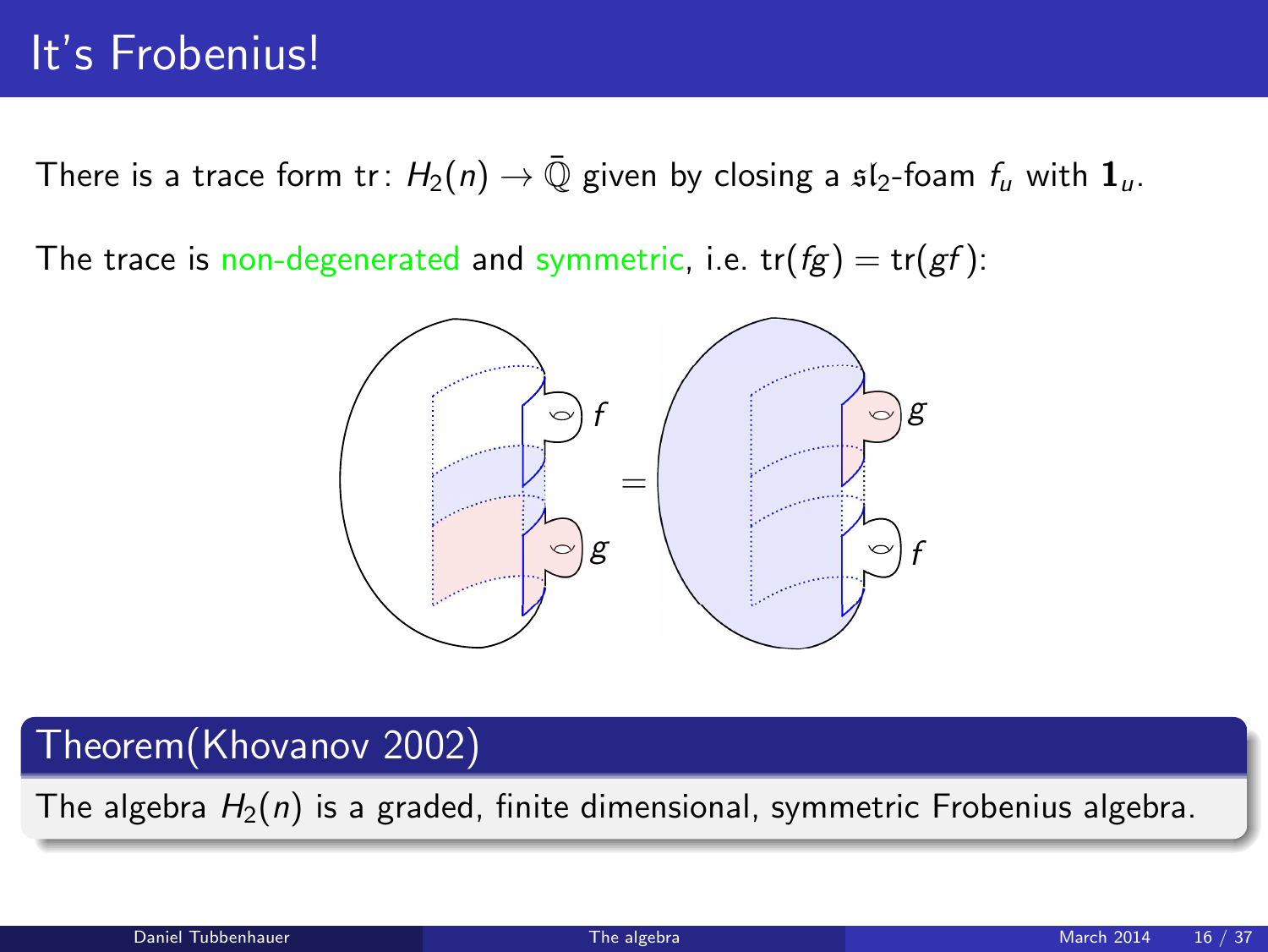## Higher representation theory

Moreover, we define

$$
W_{(2^{\ell})} = \bigoplus_{\vec{k} \in \Lambda(2\ell, 2\ell)_3} W_2(\vec{k}) \cong \bigoplus_{\vec{k} \in \Lambda(2\ell, 2\ell)_3} \text{Inv}_{\mathbf{U}_q(\mathfrak{sl}_2)}(\vec{k})
$$

on the level of  $s_1/2$ -webs and on the level of  $s_1/2$ -foams we define (below the technical definition, but think: Take the module category over  $H_n$ )

$$
\mathcal{W}^{(p)}_{(2^{\ell})} = \bigoplus_{\vec{k} \in \Lambda(2\ell, 2\ell)_2} H_2(\vec{k}) \cdot (p) \text{Mod}_{gr}.
$$

With this constructions we obtain the categorification result.

Theorem(Khovanov 2002, Brundan-Stroppel 2008)

$$
\mathcal{K}_0(\mathcal{W}_{(2^\ell)}) \otimes_{\mathbb{Z} [q,q^{-1}]}\bar{\mathbb{Q}}(q) \cong \mathcal{W}^*_{(2^\ell)} \text{ and } \mathcal{K}_0^{\oplus}(\mathcal{W}^p_{(2^\ell)}) \otimes_{\mathbb{Z} [q,q^{-1}]}\bar{\mathbb{Q}}(q) \cong \mathcal{W}_{(2^\ell)}.
$$

This is nice, but how to generalize to  $n > 2$ ?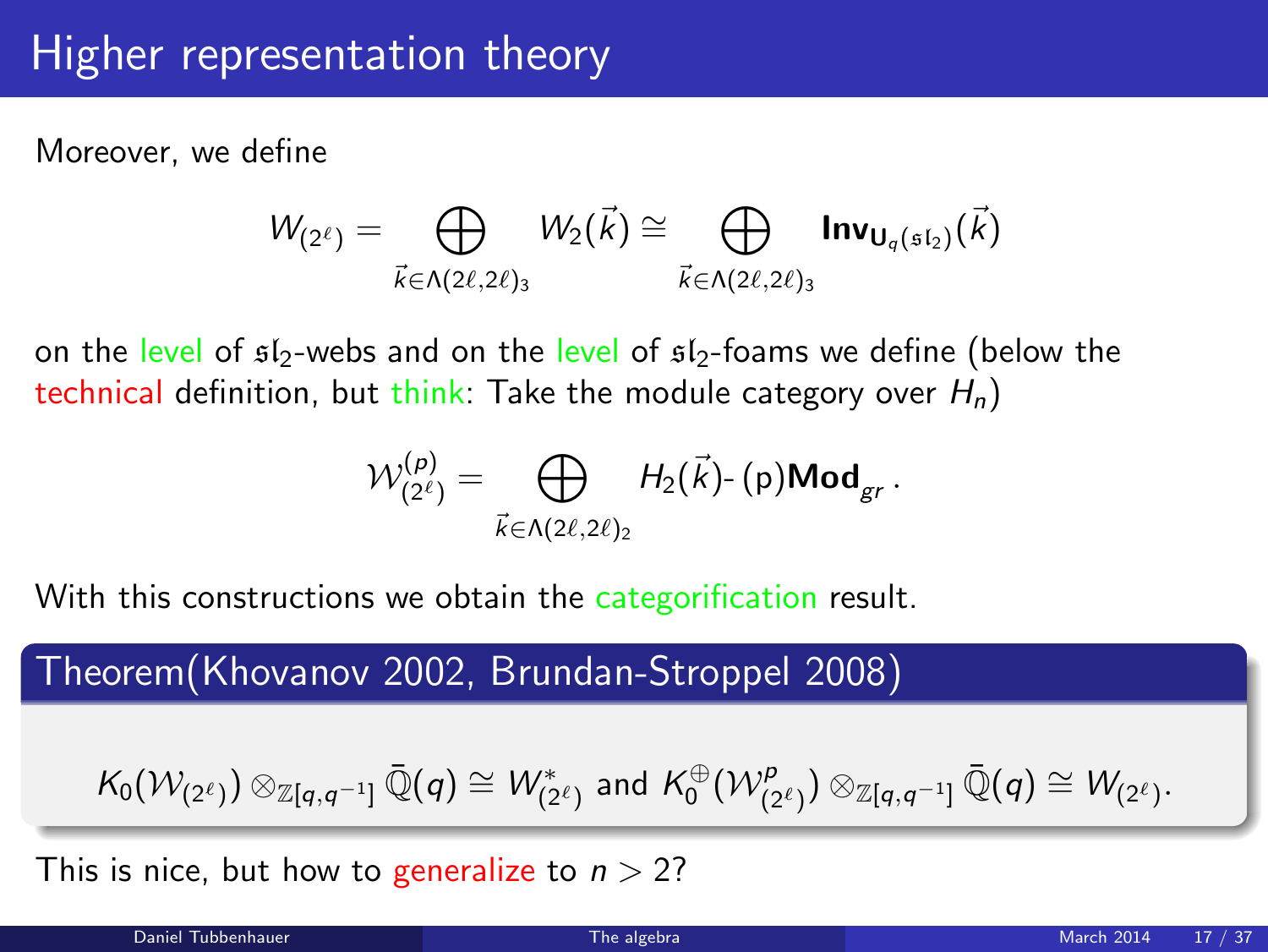Recall that the rigid version of  $Sp(U_q(\mathfrak{sl}_2))$  consists of



with labels  $k_i \in \{0, 1, 2\}$ . We only picture edges labeled 1 in black and edges labeled 2 as a dotted leashes. Moreover, we picture a "left-plus-ladder" with an arrow to the left and vice versa for a "right-plus-ladder".

<span id="page-17-0"></span>The advantage of this was that it was "easy" to generalize to  $n > 2$  and we were able to see an  $\dot{\mathsf{U}}_q(\mathfrak{sl}_d)$ -action on the  $\mathsf{U}_q(\mathfrak{sl}_2)$ -webs!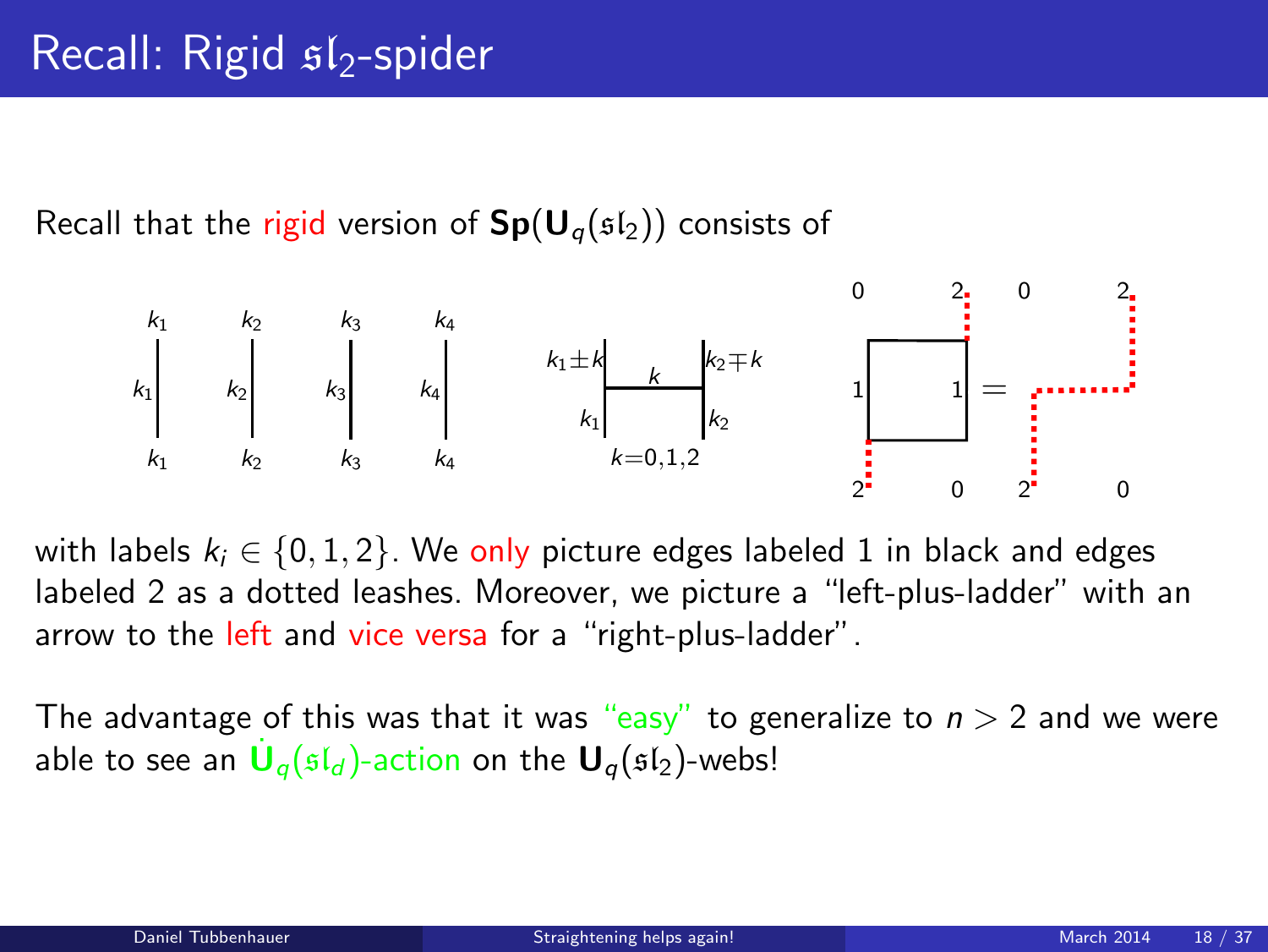# $Right$   $s1$ -foams: Sloppy version

Instead of giving the formal definition of the rigid  $sI_2$ -foam category **Foam**<sub>2</sub> let me just give some examples.

 $\bullet$  The rigid versions of the  $512$ -foams are locally generated by



where facet get the numbers of their incident edges. Facets labeled 0 are removed, facets labeled 1 really exists and facet labeled 2 are pictured using leashes as boundary (but they exist). Thus, these will be singular surfaces!

- The singular surfaces above are called identities and singular saddles.
- Facets with label 1 are allowed to carry dots. Dots move freely on a facet but are not allowed to cross singular lines.
- There are some relations and the 2-category is graded by a slight rearrangement of the geometrical Euler characteristic.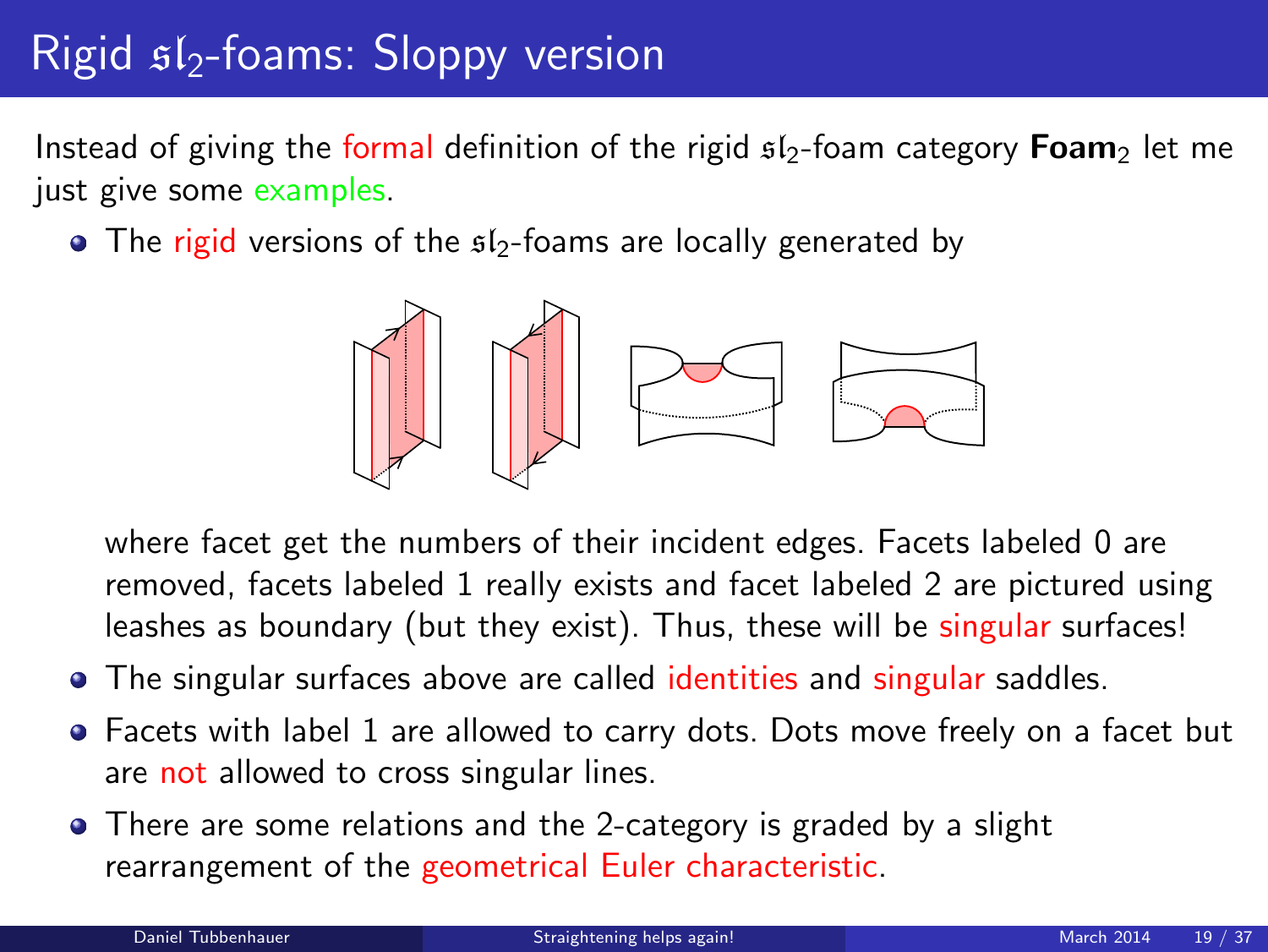# Exempli gratia

### Rigid examples



Think: Leash-faces take care of sign-issues coming from the fact that  $\Lambda^0\bar{\mathbb{Q}}^2$  and its dual Λ<sup>2</sup>@<sup>2</sup> are <mark>only</mark> isomorphic. Moreover: "Easy" to generalize, since one needs singular surfaces already for non-rigid  $sI_3$ -foams.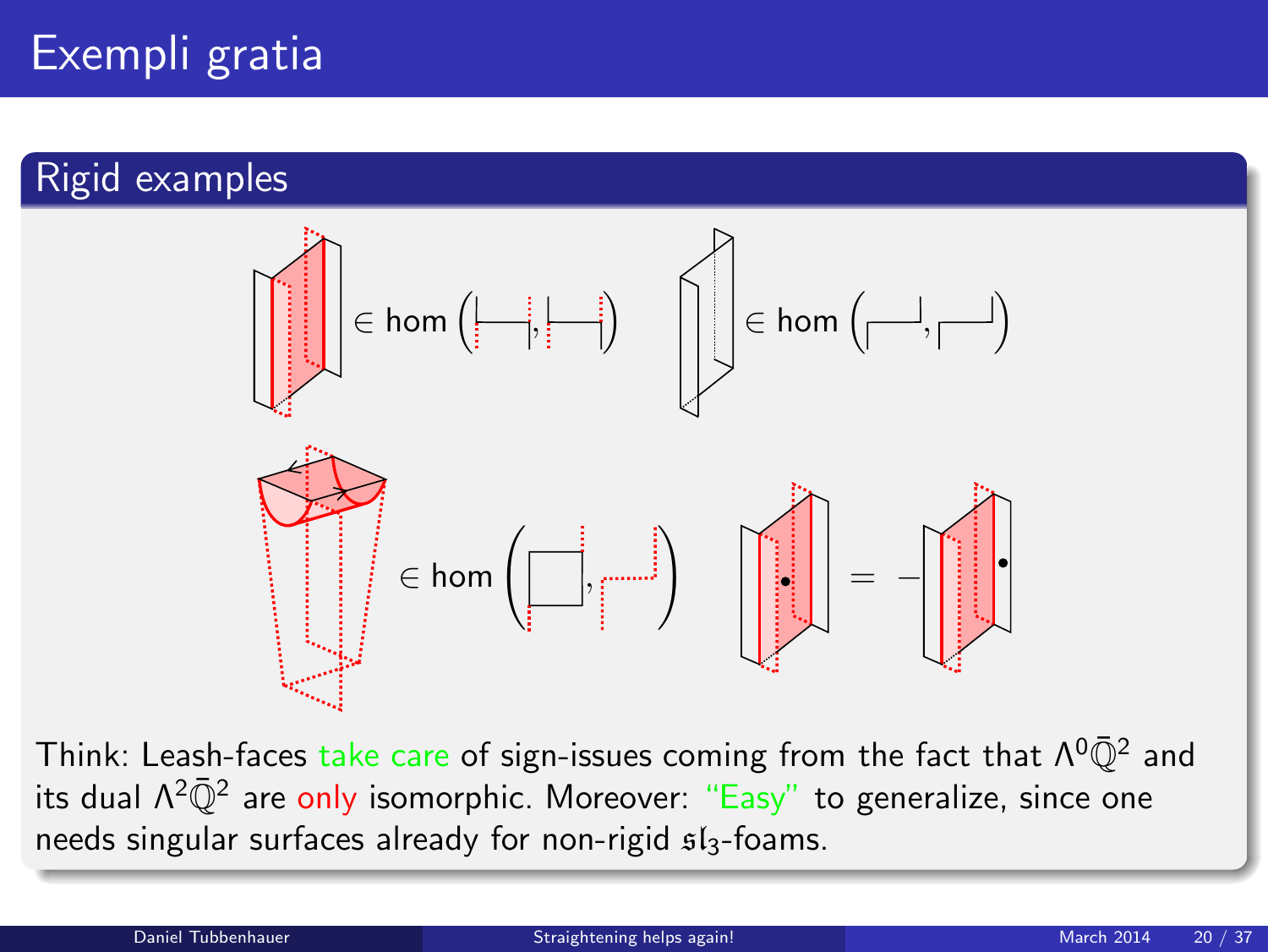

This is how it should be: There is an  $\dot{\textbf U}_q(\mathfrak{sl}_d)$ -action on the  $\mathfrak{sl}_n$ -web spaces (for us it was mostly the case  $n = 2$ ). Moreover, suitable module categories over the  $\mathfrak{sl}_n$ -web algebras  $H_n(\vec{k})$  categorify these spaces.

On the left side: There is Khovanov-Lauda's categorification of  $\dot{\mathsf{U}}_q(\mathfrak{sl}_d)$  denoted by  $\mathcal{U}(\mathfrak{sl}_d)$  (which I briefly recall on the next slides).

<span id="page-20-0"></span>Conclusion: There should be a 2-action of  $\mathcal{U}(\mathfrak{sl}_d)$  on the top right!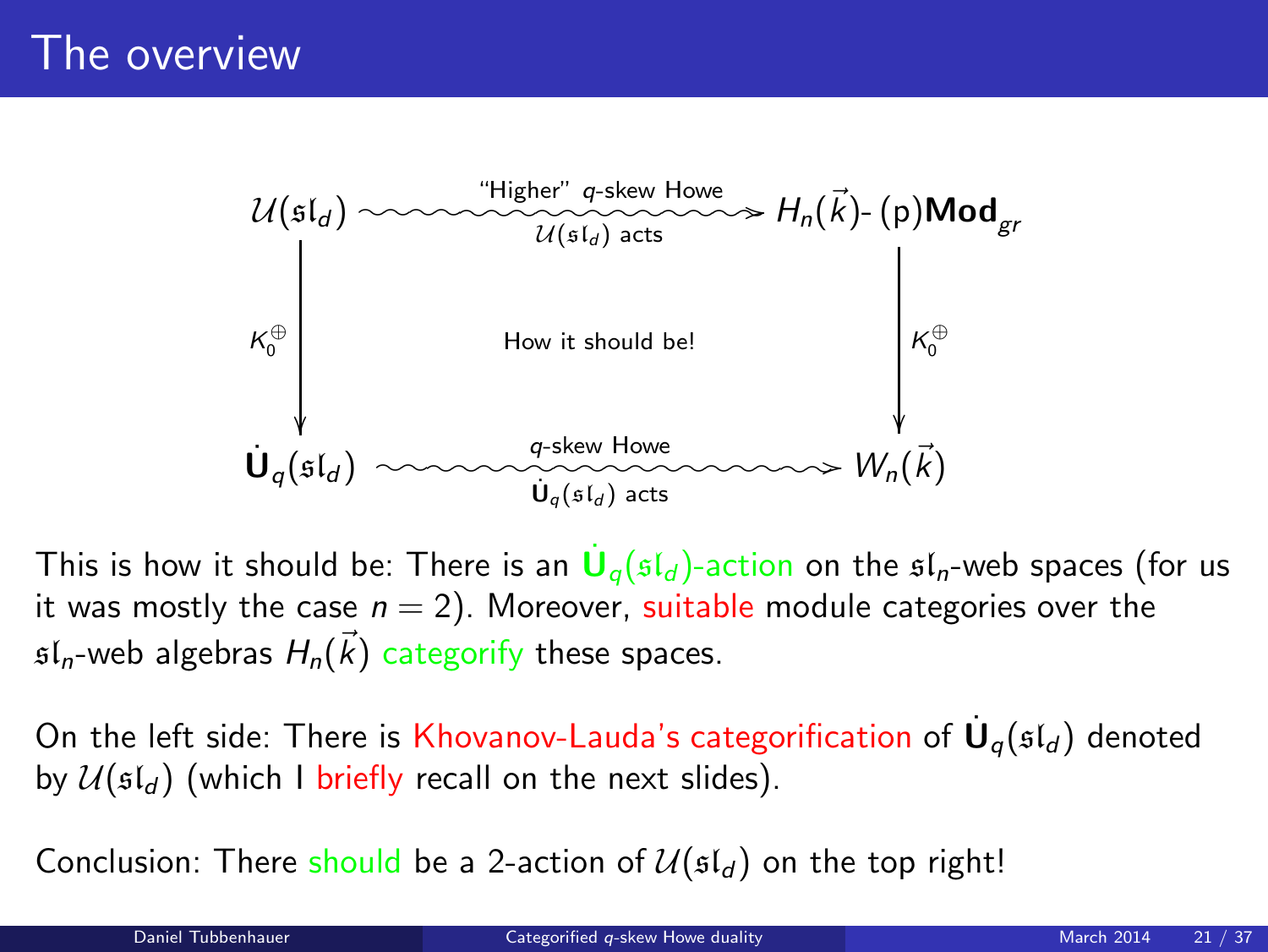### Idea(Khovanov-Lauda)

The algebra  $\dot{\mathsf{U}}_q(\mathfrak{sl}_d)$  has a basis with surprisingly nice behaviour, e.g. positive structure coefficients. Thus, there should be a categorification of  $\dot{\mathsf{U}}_q(\mathfrak{sl}_d)$  pulling the strings from the background!

### Definition(Khovanov-Lauda 2008)

The 2-category  $U(\mathfrak{sl}_d)$  is defined by (everything suitably Z-graded and  $\overline{\mathbb{Q}}$ -linear):

- The objects in  $\mathcal{U}(\mathfrak{sl}_d)$  are the weights  $\vec{k} \in \mathbb{Z}^{d-1}.$
- The 1-morphisms are finite formal sums of the form  $\mathcal{E}_{\bm i} \bm 1_{\vec k} \{ t \}$  and  $\mathcal{F}_{\bm i} \bm 1_{\vec k} \{ t \}.$
- 2-cells are graded, Q-vector spaces generated by compositions of diagrams (additional ones with reversed arrows) as illustrated below plus relations.

$$
\vec{k}-\alpha_i\sqrt{\vec{k}}\qquad \vec{k}-\alpha_i\sqrt{\vec{k}}\qquad \qquad \overrightarrow{k}
$$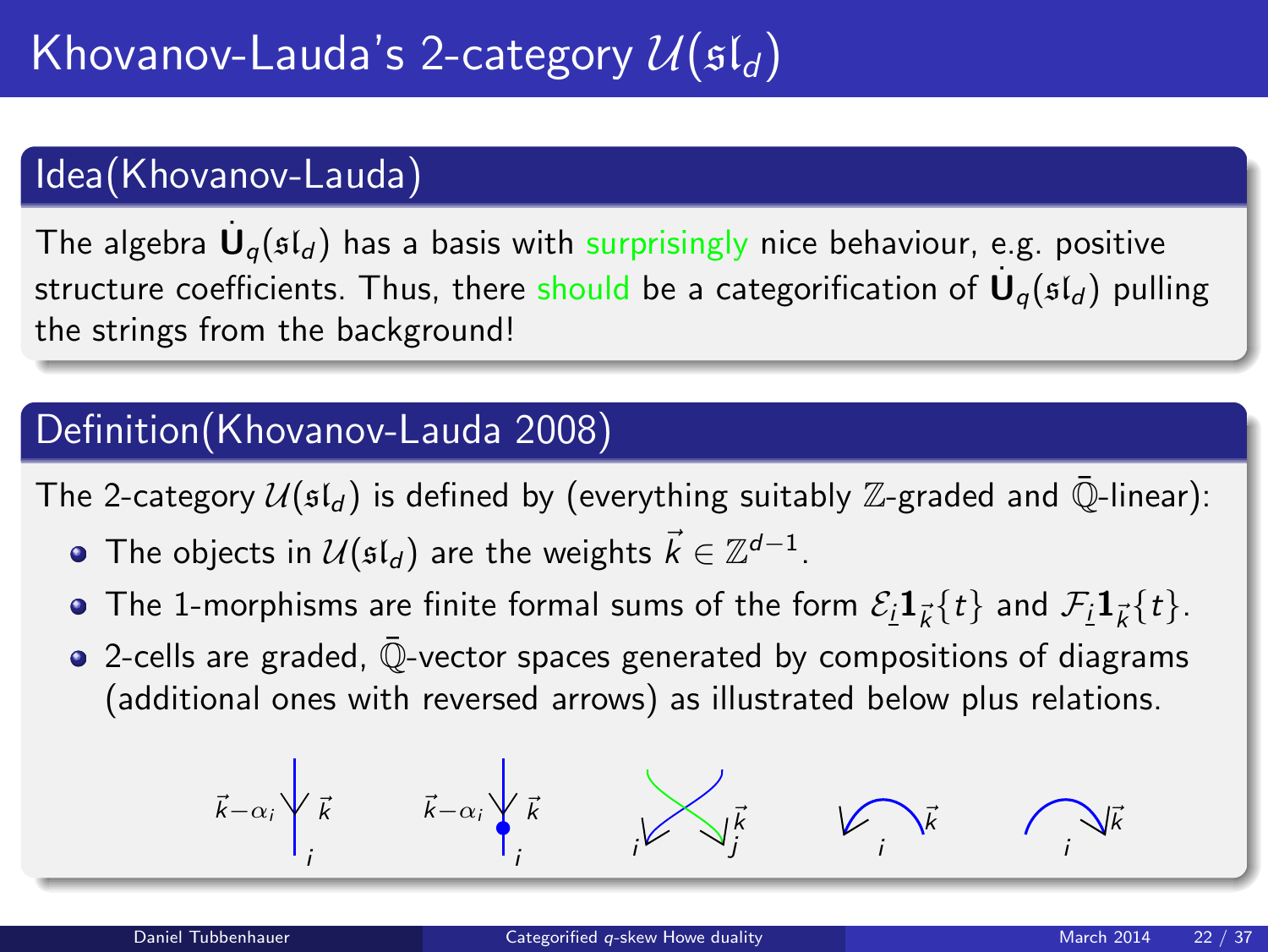We define a 2-functor

$$
\Psi\colon \mathcal{U}(\mathfrak{sl}_d)\to \bigoplus_{\vec{k}\in \Lambda(2\ell,2\ell)_2}H_2(\vec{k})\text{- (p)}\textbf{Mod}_{gr}=\mathcal{W}^{(p)}_{(2^{\ell})}
$$

called  $s/2$ -foamation, in the following way.

**On objects:** The functor is defined by sending an  $\mathfrak{sl}_d$ -weight  $\vec{k} = (\vec{k}_1, \ldots, \vec{k}_{d-1})$ to an object  $\Psi(\lambda)$  of  $\mathcal{W}^{(p)}_{(2^\ell)}$  by

$$
\Psi(\lambda)=S, S=(a_1,\ldots,a_\ell), a_i\in\{0,1,2\}, \lambda_i=a_{i+1}-a_i, \sum_{i=1}^\ell a_i=2\ell.
$$

On morphisms: The functor on morphisms is by glueing the ladder webs from before on top of the  $\mathfrak{sl}_2$ -webs in  $\mathcal{W}_{(2^\ell)}=\bigoplus_{\vec{k}\in \Lambda(2\ell,2\ell)_2} \mathcal{W}_2(\vec{k}).$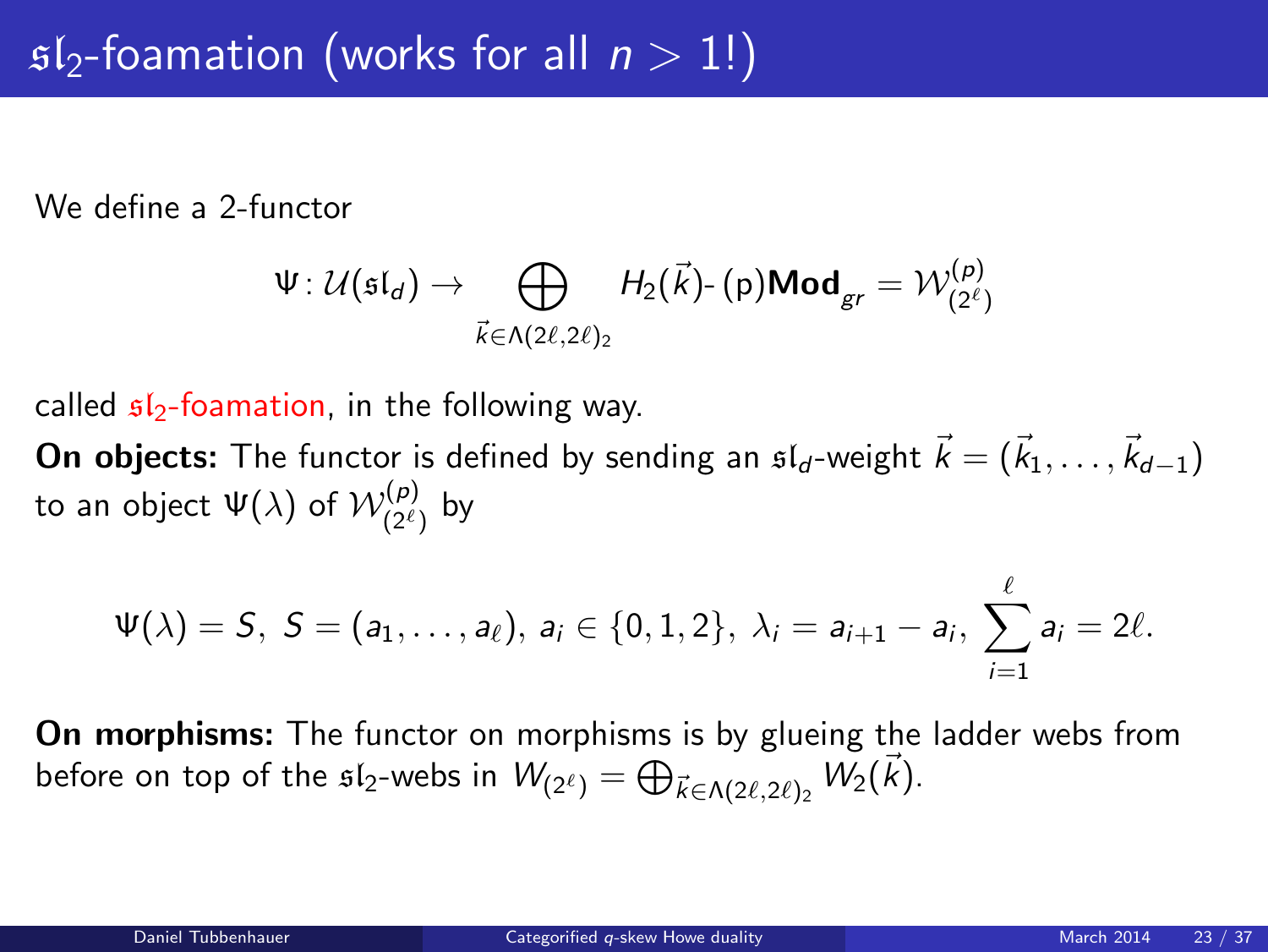# $s1<sub>2</sub>$ -foamation (Part 2)

On 2-cells: We define



And some others (that are not important today).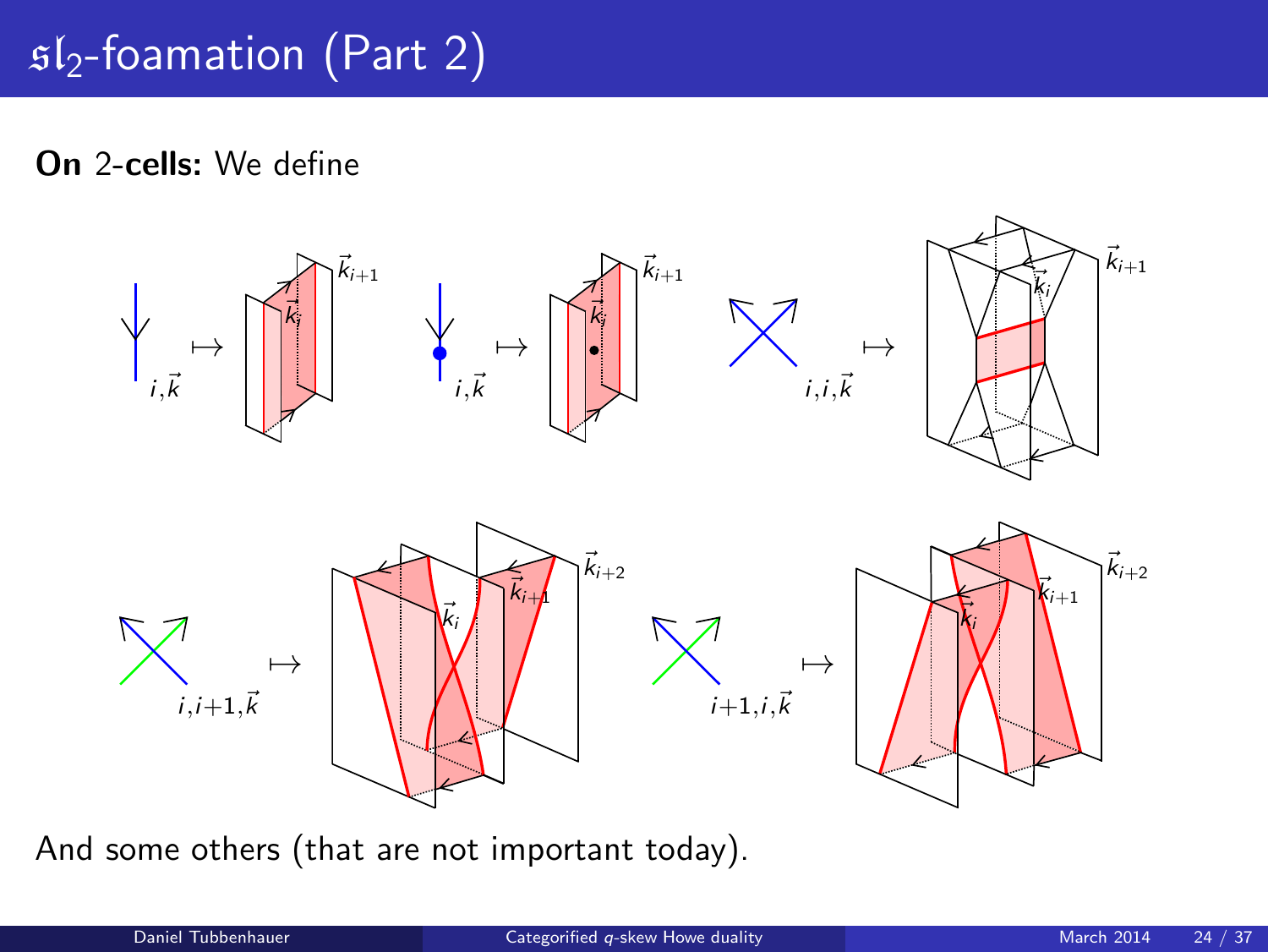### Theorem

The 2-functor 
$$
\Psi: \mathcal{U}(\mathfrak{sl}_d) \to \mathcal{W}^{(p)}_{(2^{\ell})}
$$
 categories *q*-skew Howe duality.

### Example without labels (One has to check well-definedness!)

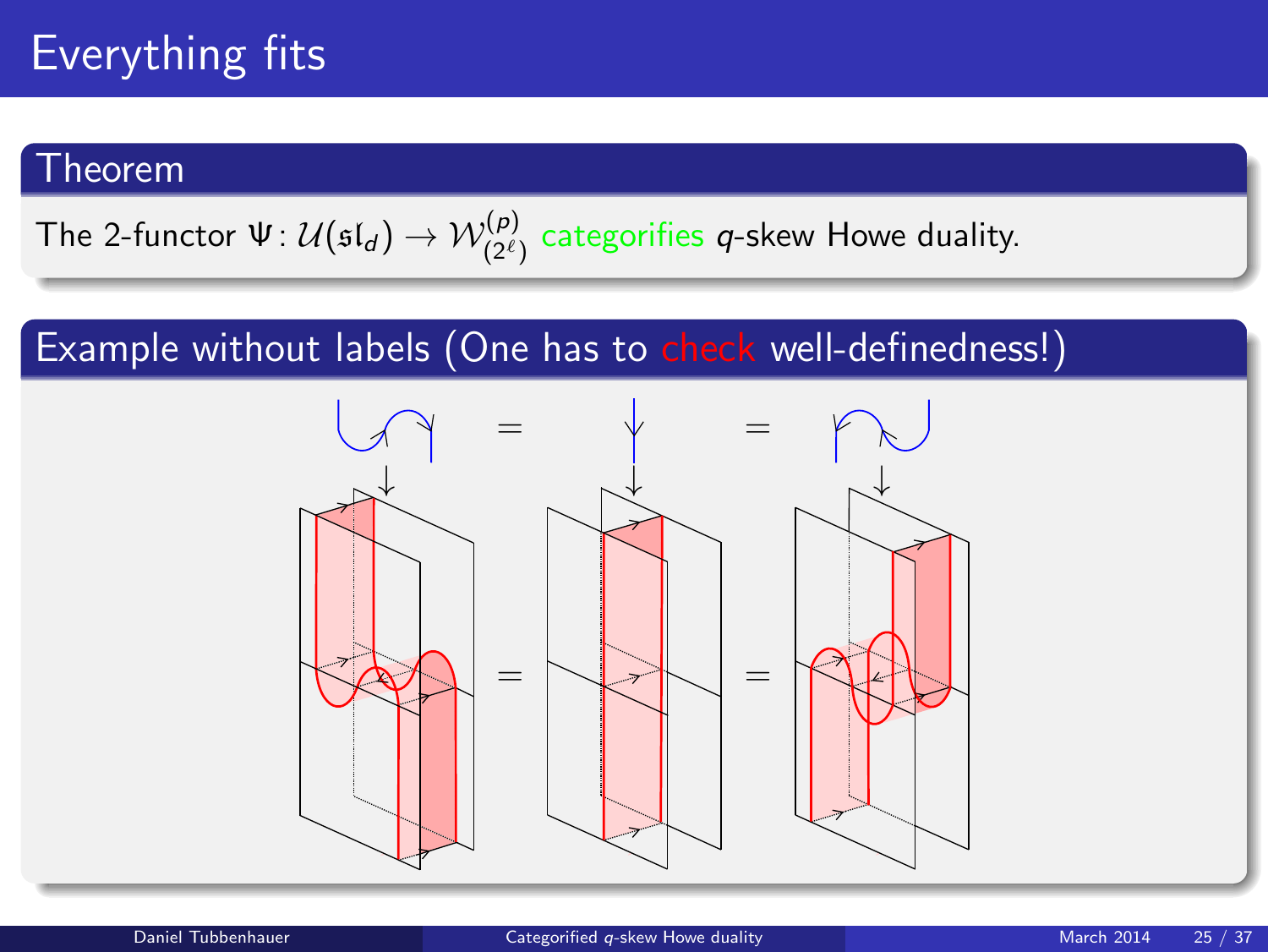## Khovanov's categorification of the Jones polynomial

Recall the rules for the Jones polynomial.

- $\langle \emptyset \rangle = 1$  (normalization).
- $\langle \rangle \langle \rangle = \langle \rangle$   $\langle \rangle q \langle \rangle \rangle$  (recursion step 1).
- $\bullet \langle \bigcirc \amalg L_D \rangle = [2] \cdot \langle L_D \rangle$  (recursion step 2).
- $[2]J(L_D) = (-1)^{n_{-}} q^{n_{+}-2n_{-}} \langle L_D \rangle$  (Re-normalization).

### Definition/Theorem(Khovanov 1999)

Let  $L_D$  be a diagram of an oriented link. Denote by  $A = \bar{\mathbb{Q}}[X]/X^2$  the dual numbers with  $qdeg(1) = 1$  and  $qdeg(X) = -1$  - this is a Frobenius algebra with a given comultiplication  $\Delta$ . We assign to it a chain complex  $\llbracket L_D \rrbracket$  of  $\mathbb{Z}$ -graded  $\overline{\mathbb{Q}}$ -vector spaces using the categorified rules:

 $\bullet$   $\lbrack \emptyset \rbrack = 0 \rightarrow \bar{\mathbb{Q}} \rightarrow 0$  (normalization).

$$
\bullet\ \llbracket\text{\footnotesize{\times}}\rrbracket=\Gamma\left(0\rightarrow\llbracket\text{\footnotesize{\textbackslash}}\rrbracket\stackrel{d}{\rightarrow}\llbracket\text{\footnotesize{\textbackslash}}\rrbracket\rightarrow 0\right)\text{ with }d=m,\Delta\text{ (recursion step 1)}.
$$

- $\bigcirc$   $\bigcirc$  II  $L_D$  =  $A \otimes_{\overline{O}} [L_D]$  (recursion step 2).
- <span id="page-25-0"></span>• Kh( $L_D$ ) =  $\|L_D\|[-n_-\]\{n_+ - 2n_-\}$  (Re-normalization).

Then  $Kh(\cdot)$  is an invariant of oriented links whose graded Euler characteristic gives  $\chi_q(\mathbf{Kh}(L_D)) = [2]J(L_D)$ .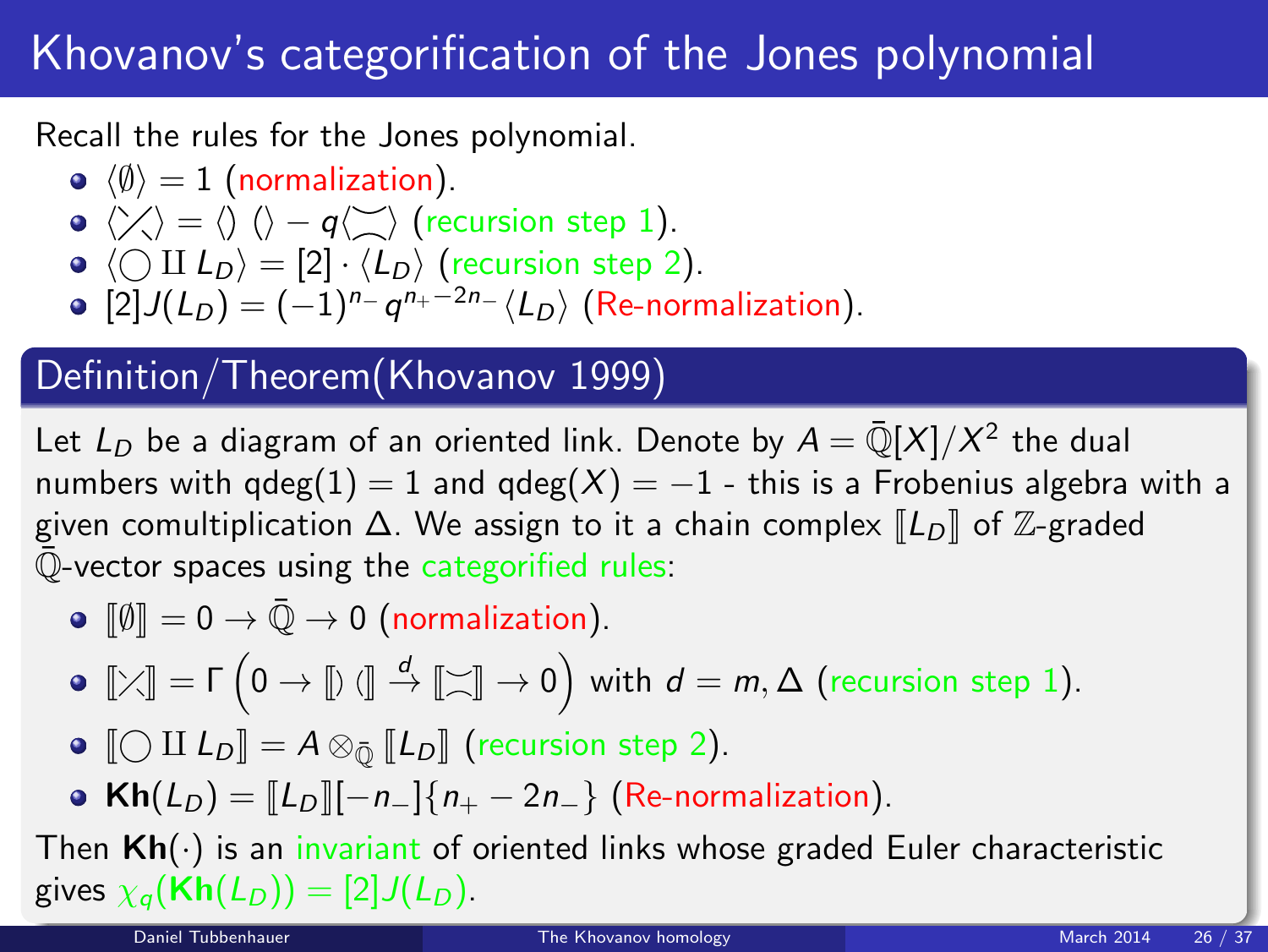## This is better than the Jones polynomial

- Khovanov's construction can be extended to a categorification of the HOMFLY-PT polynomial.
- It is functorial (in this formulation only up to a sign).
- Kronheimer and Mrowka showed that Khovanov homology detects the unknot. This is still an open question for the Jones polynomial.
- Rasmussen obtained from the homology an invariant that "knows" the slice genus and used it to give a combinatorial proof of the Milnor conjecture.
- Rasmussen also gives a way to combinatorial construct exotic  $\mathbb{R}^4$ .
- The categorification is not unique, e.g. the so-called "odd Khovanov" homology" differs over  $\overline{Q}$ .
- Before I forget: It is a strictly stronger invariant.

History repeats itself: After Khovanov lots of other homologies of "Khovanov-type" were discovered. So we need to understand this better, e.g. how to extend this to tangles?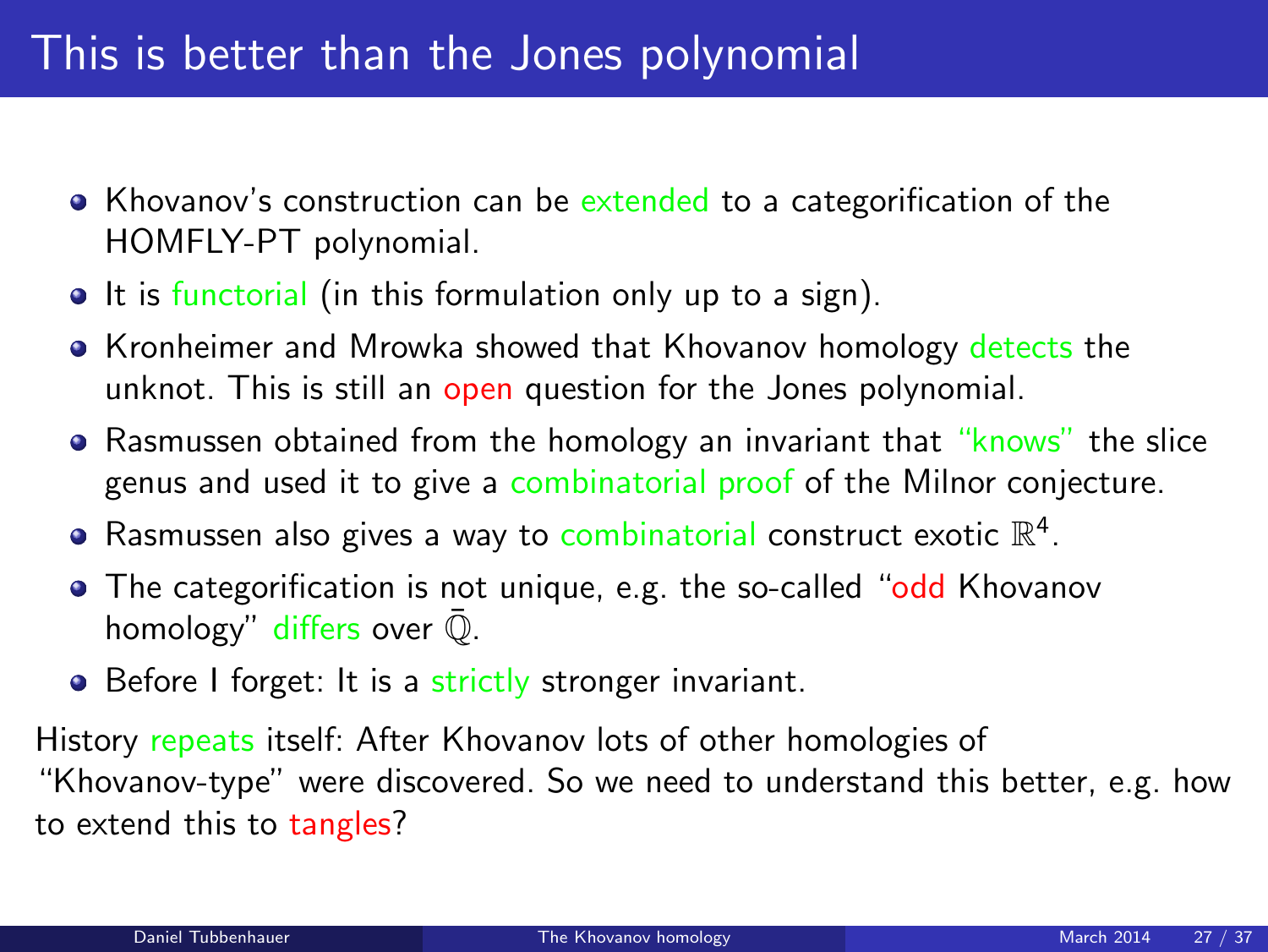# Resolutions are  $H_2(m) - H_2(n)$ -bimodules

Let  $T_D^{m,n}$  be a oriented diagram of a tangle with numbered crossings  $c_1, \ldots, c_n$ and 2m bottom and 2n top boundary points. A resolution  $R(T_D^{m,n})_k$  of  $T_D^{m,n}$  is a local replacement of the  $c_i$  by either  $\phi$  (or  $\geq$ .

#### Definition

Define a  $H_2(m) - H_2(n)$ -bimodule for  $a = R(T_D^{m,n})_k$  by

<span id="page-27-0"></span>
$$
\mathcal{F}(a) = \bigoplus_{u \in \text{Arc}(n), v \in \text{Arc}(m)} \mathcal{F}(u^*av),
$$

that is all  $\mathfrak{sl}_2$ -foams  $\emptyset \to u^*$ av for all suitable  $u,v.$  This is an  $H_2(m) - H_2(n)$ -bimodule where the elements of  $H_2(m)$  act by stacking from the bottom and the elements of  $H_2(n)$  act by stacking from the top.

#### Example

$$
H_2(1)-H_2(1)\text{-bimodules: }\mathcal{F}(\text{)}\text{ ()}=\text{hom}(\emptyset,\text{)} \text{ and }\text{ }\mathcal{F}(\text{)}=\text{hom}(\emptyset,\text{)}.
$$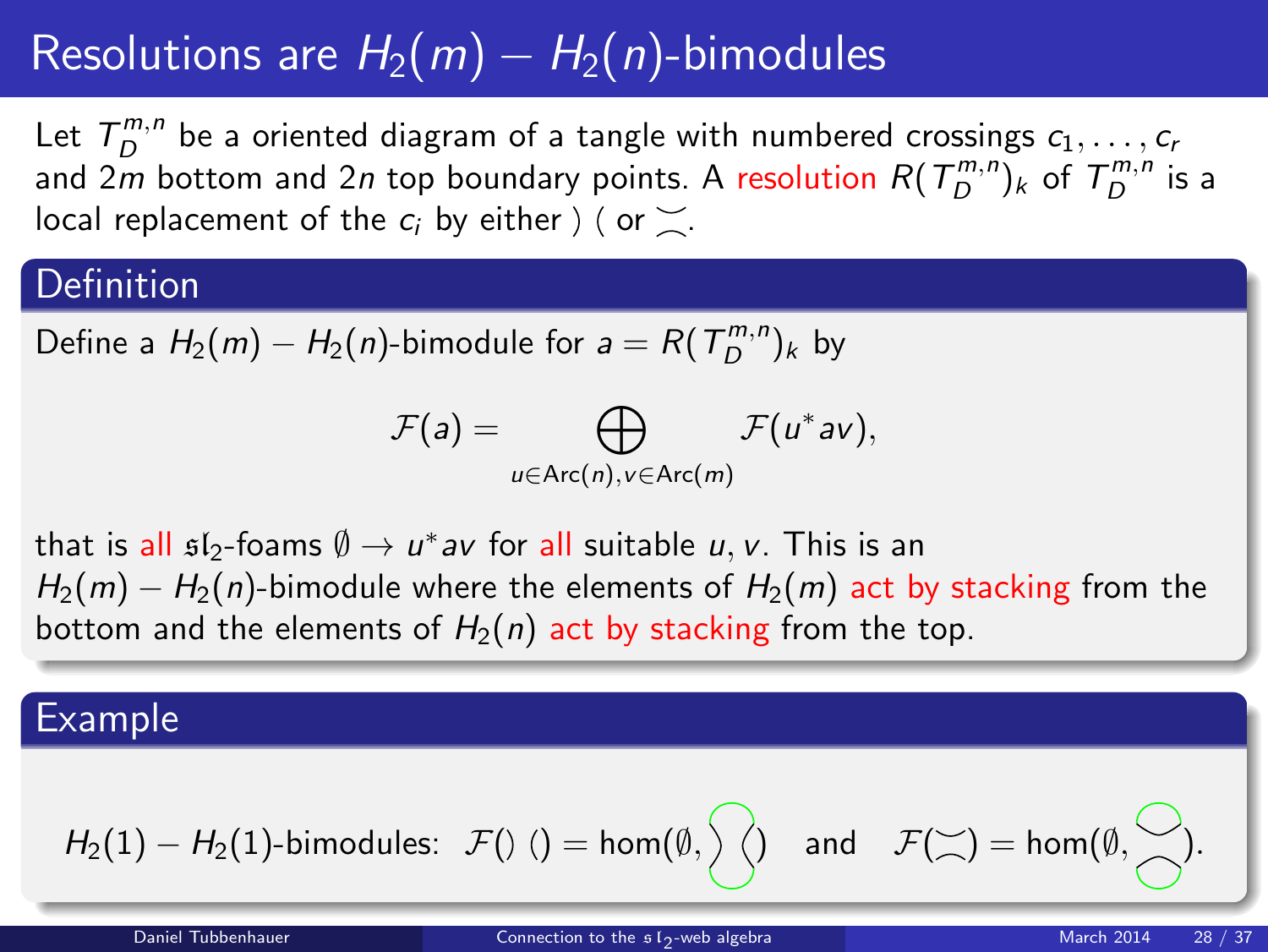For an oriented diagram  $T^{}_D$  with  $r = n_+ + n_-$  crossings and resolutions  $R(T^{m,n}_{D})_k$ ordered into  $r + 1$ -columns in a suitable way - for two consecutive columns the local difference is  $( \rightarrow \leq \alpha \leq \rightarrow)$  (.

- For  $i = 0, \ldots, n$  the  $i n_+$  chain module is the formal direct sum of all  $H_2(m) - H_2(n)$ -bimodules for the resolutions of column *i*.
- $\bullet$  Between resolutions of column *i* and  $i + 1$  the morphisms should be saddles between the resolutions. These are  $H_2(m) - H_2(n)$ -bimodule homomorphisms.
- Extra formal signs to make everything well-defined skipped today.
- Shift everything suitable and obtain  $\mathsf{Kh}(T^{m,n}_D)$  a complex of  $H_2(m) - H_2(n)$ -bimodules.

### Theorem(Khovanov 2002)

The complex  $\mathsf{Kh}(T^{m,n}_D)$  is a functorial invariant of oriented tangles.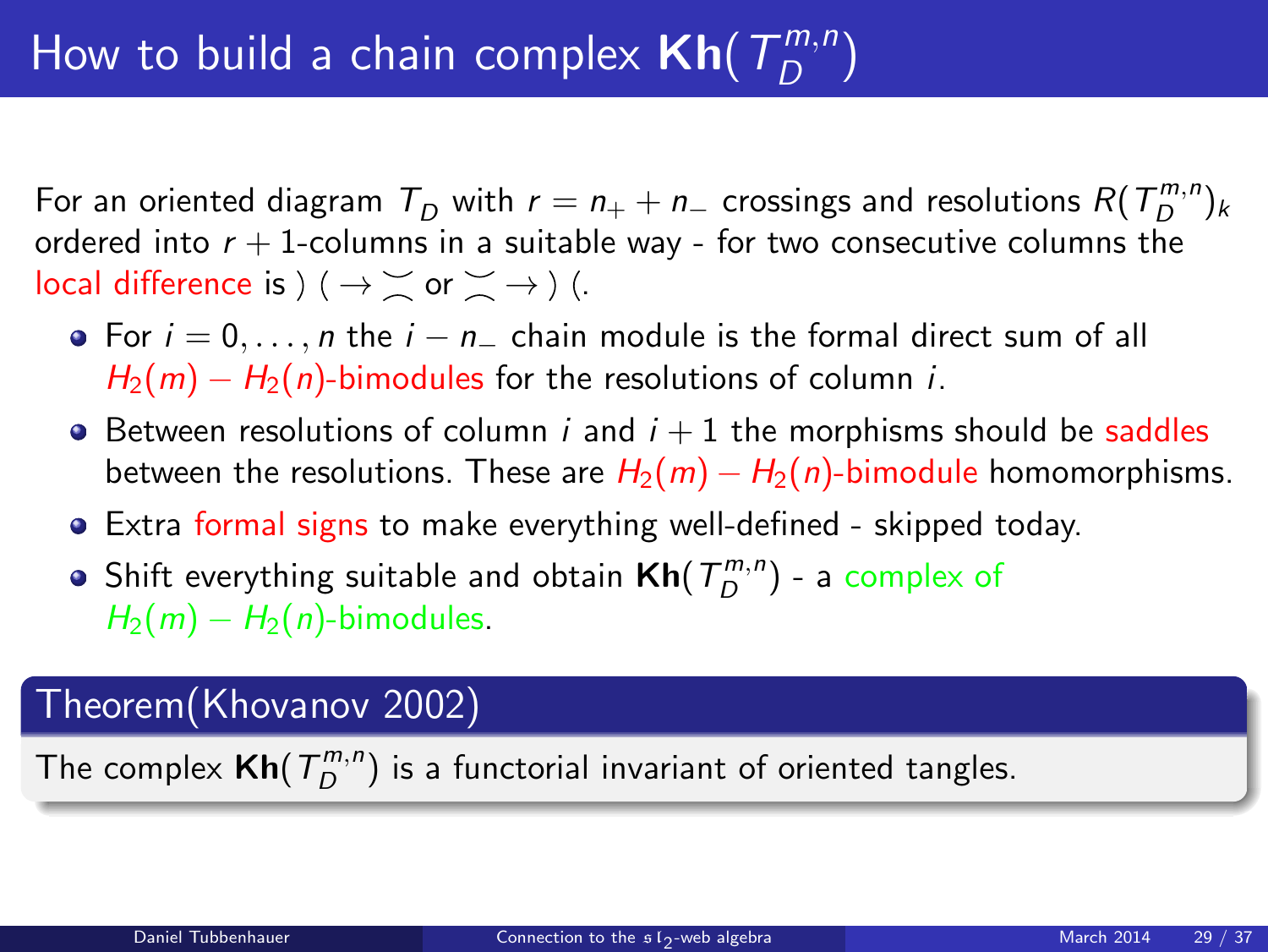## Exempli gratia - Khovanov homology using  $sI_2$ -foams



This is a  $H_2(1) - H_2(1)$ -bimodule!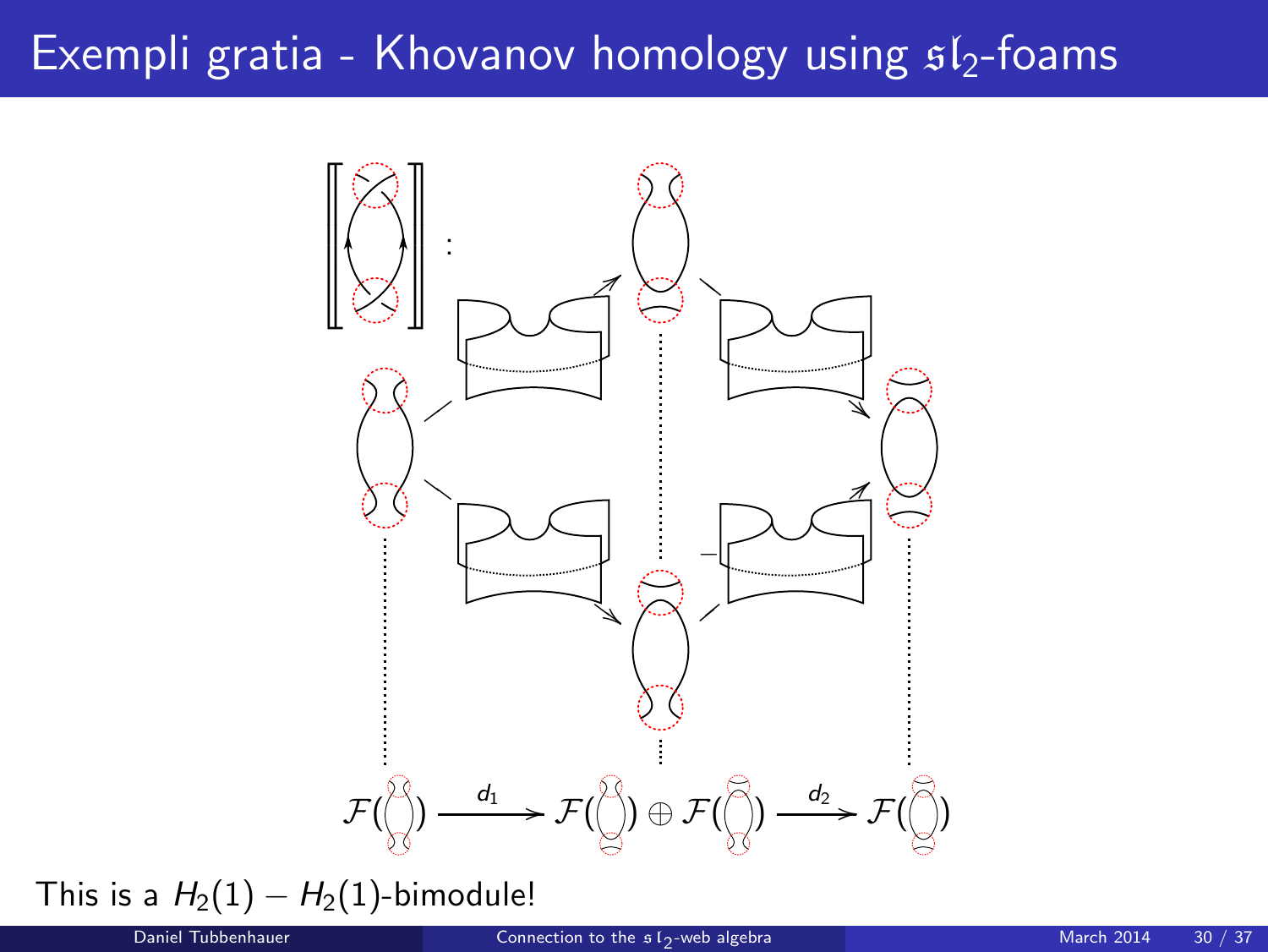#### Shouldn't  $\dot{\mathbf{U}}_q^ _{q}$  ( $\mathfrak{sl}_d$ ) be sufficient?

We gave a method to obtain the  ${\sf U}_q(\mathfrak{sl}_n)$ -link polynomials using  $\dot{{\sf U}}_q(\mathfrak{sl}_d)$ -highest weight representation theory because we could restrict to  $F$ 's:  $\dot{\bm{\mathsf{U}}}_q^ _q$  ( $\mathfrak{sl}_d$ ) suffices.

Moreover, the  $\mathfrak{sl}_n$ -foamation connects the  $\mathfrak{sl}_n$ -web algebras  $H_n(\Lambda)$  with Khovanov-Lauda's categorification  $\mathcal{U}(\mathfrak{sl}_d)$ .

Moreover, which I explain in a second, there is a (easier to work with) "version" of  $U(\mathfrak{sl}_d)$ , called the Khovanov-Lauda and Rouquier (KL-R) algebra  $R_d$ , and a cyclotomic quotient  $R_\Lambda$  ,called cyclotomic KL-R algebra, which categorify  $\mathcal{U}_q^-({\mathfrak{sl}}_d)$ and its highest weight representation  $V_A$  respectively. This gives two natural questions:

- $\bullet$  On the level of  $\mathfrak{sl}_n$ -link polynomials only F's suffice. Shouldn't the "same" hold for the  $\mathfrak{sl}_n$ -link homologies?
- <span id="page-30-0"></span>If so, how can we use the cyclotomic KL-R algebra to "explain" the  $\mathfrak{sl}_n$ -link homologies as instances of  $\mathcal{U}_q^-$  (sl<sub>d</sub>)-highest weight representation theory.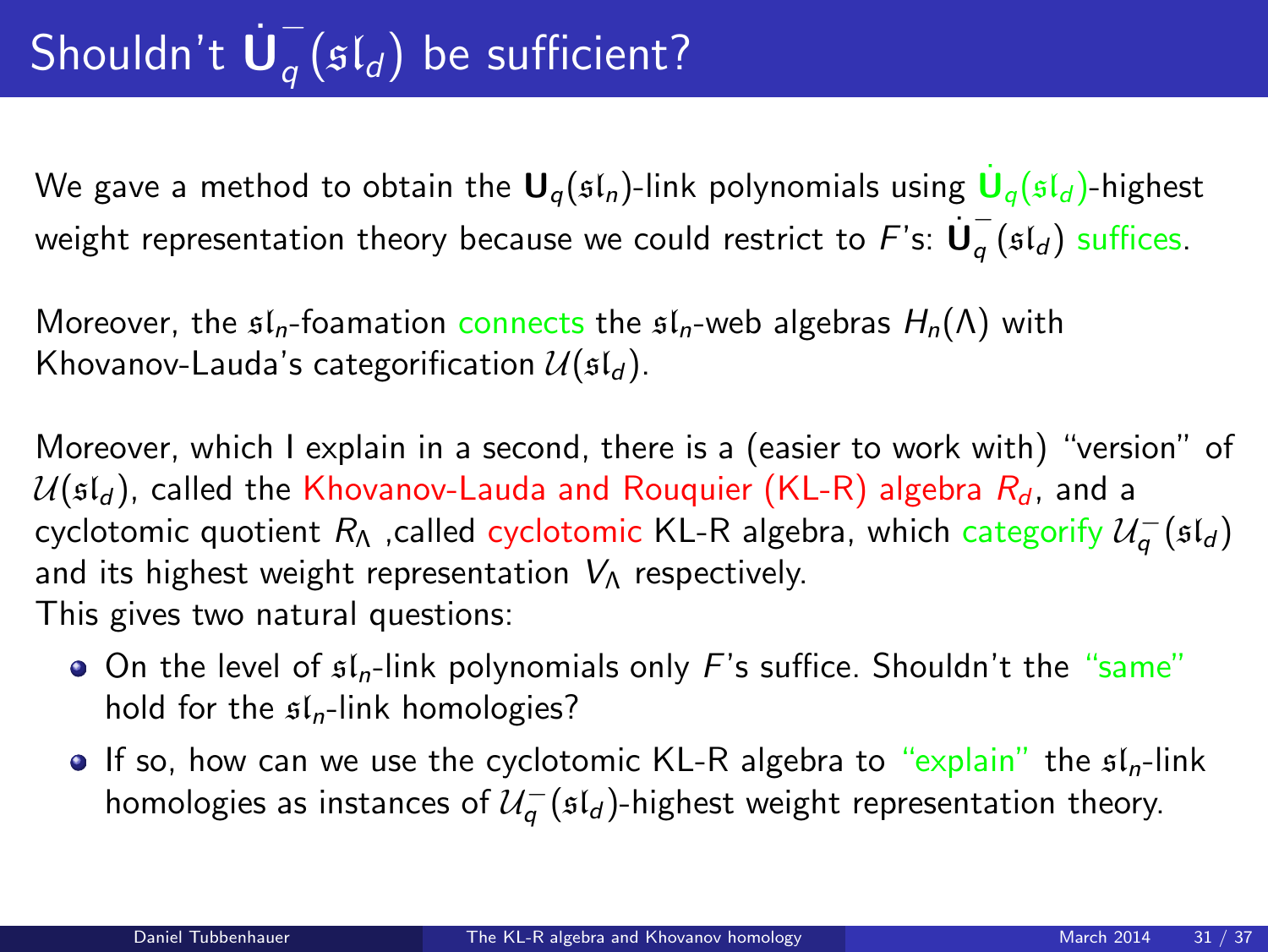# The KL-R algebra

### Definition/Theorem(Khovanov-Lauda, Rouquier 2008/2009)

Let  $R_d$  be a certain direct sum of subalgebras of hom $_{\mathcal{U}(\mathfrak{sl}_d)}(\mathcal F_i \mathbf 1_{\vec k}(t), \mathcal F_j \mathbf 1_{\vec k'}\{t\}).$ Thus only downwards pointing arrows - aka only F's. That is, working with  $R_d$ enables us to ignore orientations and consider only diagrams of the form

$$
\begin{array}{c|c|c|c|c|c|c|c|c} & & \text{or} & \text{or} & \text{or} & \text{or} \\ \hline & & & \text{or} & \text{or} & \text{or} & \text{or} \\ \end{array}
$$

The KL-R algebra has the structure of a  $\mathbb{Z}$ -graded,  $\overline{\mathbb{Q}}$ -algebra. We have (note that this works for more general  $\alpha$ )

$$
\dot{\mathbf{U}}_q^-(\mathfrak{sl}_d) \cong \mathcal{K}_0^{\oplus}(R_d) \otimes_{\mathbb{Z}[q,q^{-1}]}\bar{\mathbb{Q}}(q).
$$

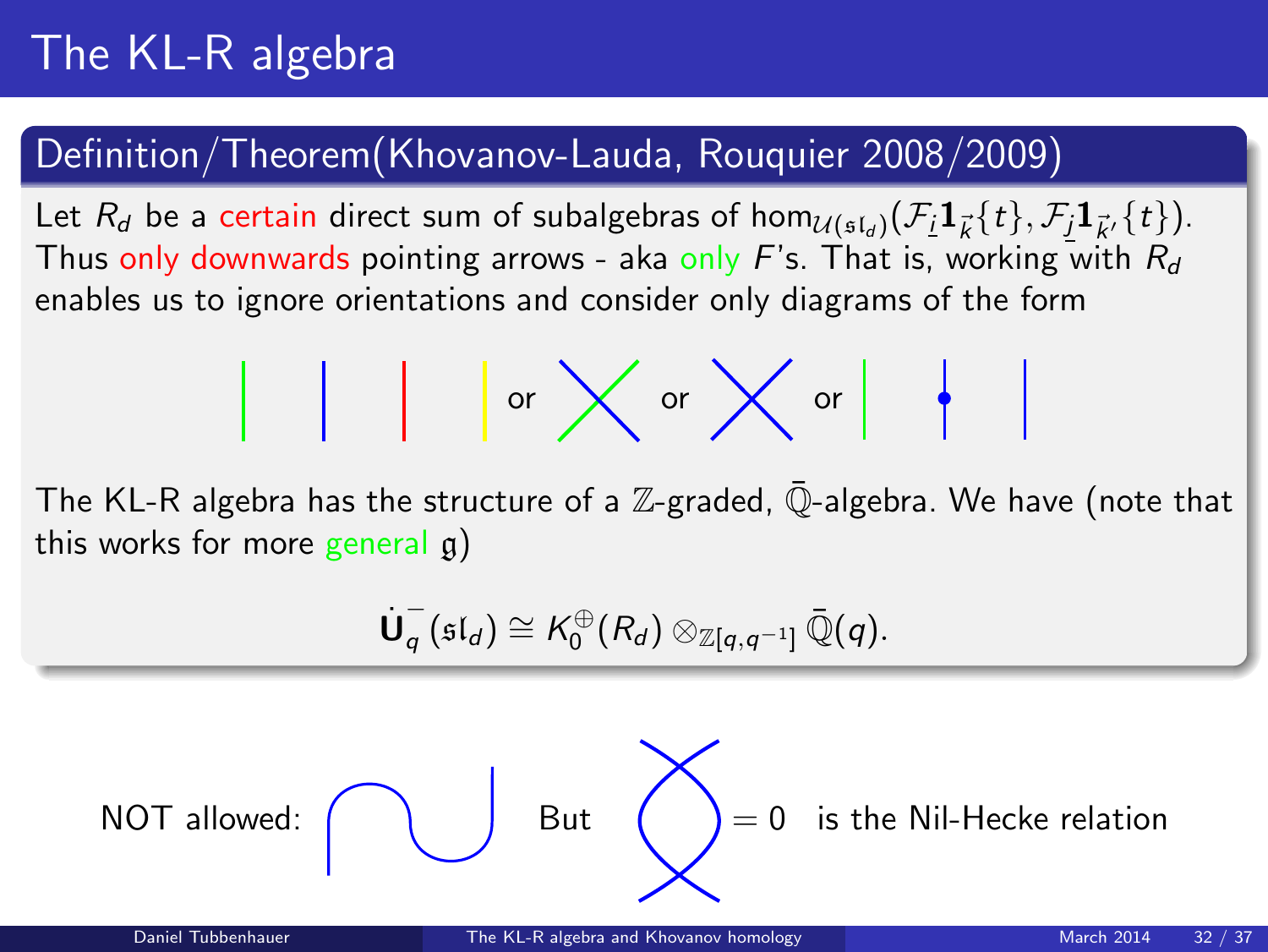# The cyclotomic quotient

### Definition(Khovanov-Lauda, Rouquier 2008/2009)

Fix a dominant  $\mathfrak{sl}_d$ -weight Λ. The cyclotomic KL-R algebra  $R_\Lambda$  is the subquotient of  $U(\mathfrak{sl}_d)$  defined by the subalgebra of only downward (only  $F(\mathfrak{sl})$ ) pointing arrows and rightmost region labeled Λ modulo the so-called cyclotomic relation



Theorem(Brundan-Kleshchev, Lauda-Vazirani, Webster, Kang-Kashiwara,...>2008)

Let  $V_\Lambda$  be the  $\dot{\textbf U}_q(\mathfrak{sl}_d)$ -module of highest weight Λ. We have

$$
V_\Lambda\cong \mathcal{K}_0^\oplus(\mathit{R}_d)\otimes_{\mathbb{Z}[q,q^{-1}]}\bar{\mathbb{Q}}(q)
$$

as  $\dot{\mathsf{U}}_q(\mathfrak{sl}_d)$ -modules (note that this works for more general  $\mathfrak{g}$ ).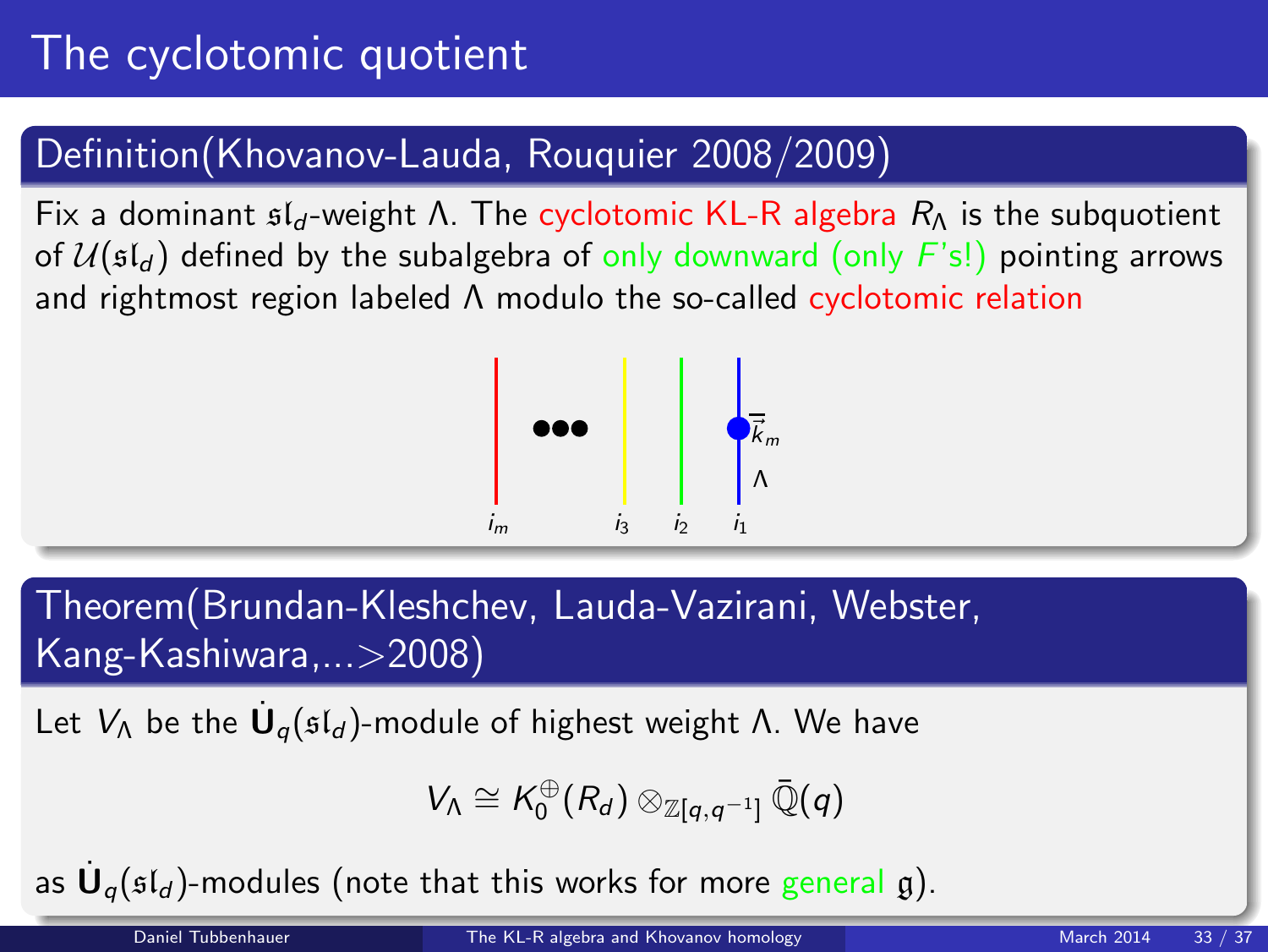## Recall: Only F's suffices!



 $F_4^{(2)}F_4F_3F_5F_4T_2T_1F_4F_3F_2F_5F_4F_3F_2F_1F_4^{(2)}F_3^{(2)}F_2^{(2)}\nu_{220000} = F_tT_2T_1F_b\nu_{220000}$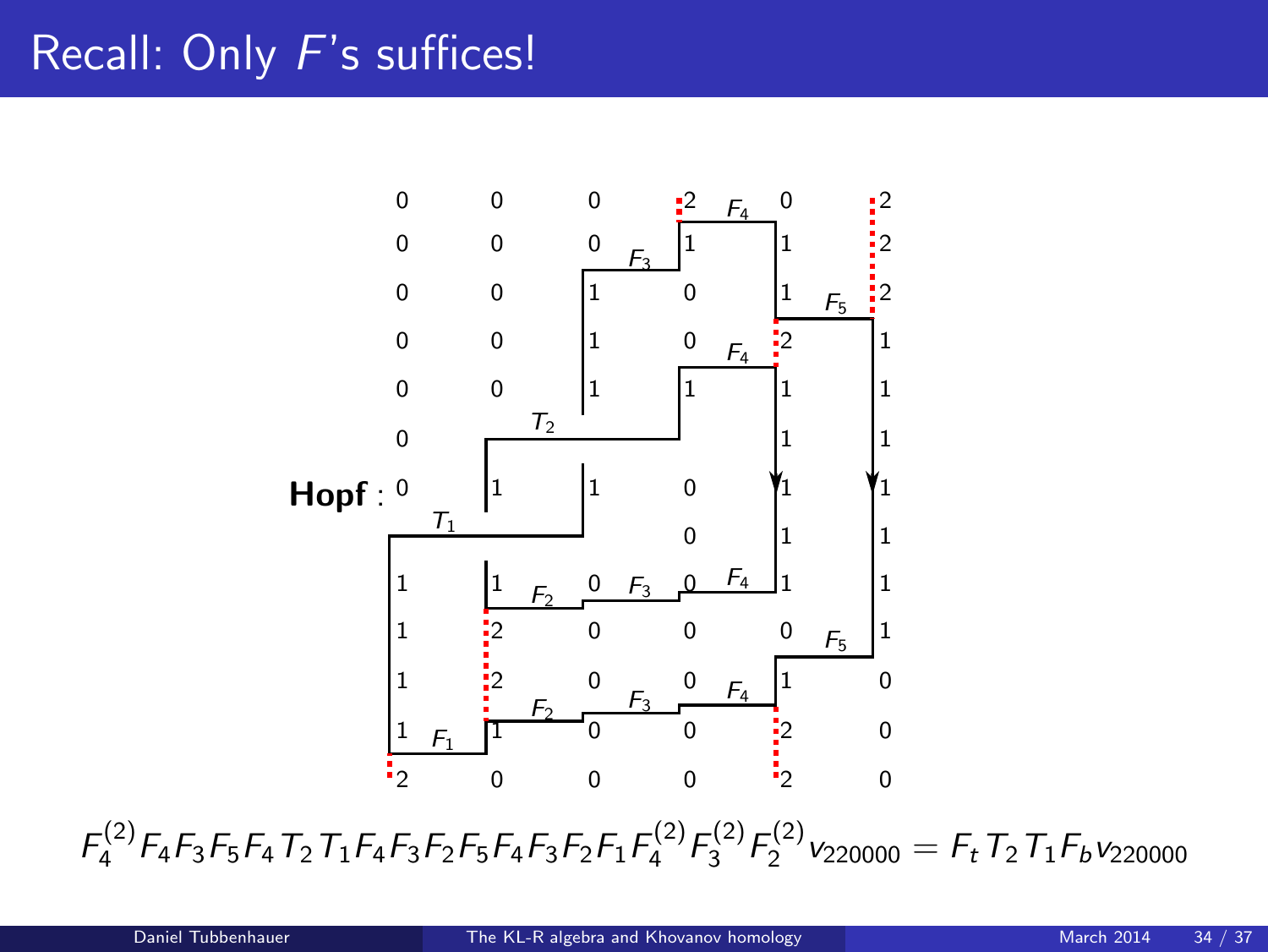# Exempli gratia (The Hopf link - part two)

The Hopf link example from before will give a complex



that, up to some degree conventions, agrees with the  $s/2$ -link homology of **Hopf**, because the  $\times$  "are" the saddles.

#### Observation - a more "down to earth" point of view

One can use the Hu-Mathas basis for the cyclotomic KL-R algebra to write down a basis for each of the  $\mathfrak{sl}_2$ -web algebra modules. The  $\times$  are homomorphisms: Calculating the homology reduces to linear algebra because we only need to track the image of the basis elements!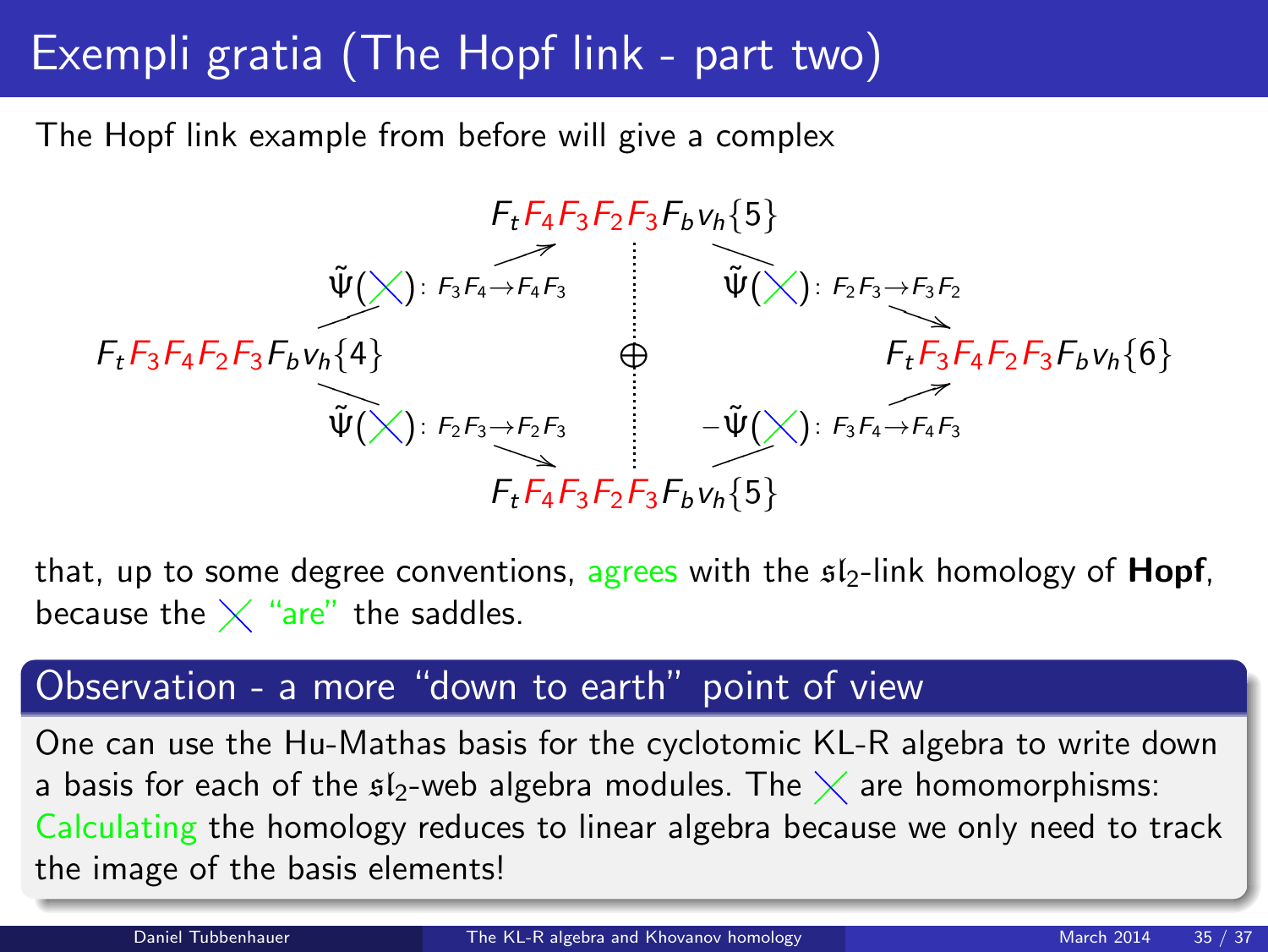Let us summarize the connection between  $f_n$ -homologies and the higher q-skew Howe duality.

- Khovanov, Khovanov-Rozansky and others: The  $\mathfrak{sl}_n$ -link homology can be obtained using the  $sI_n$ -web algebras.
- $\bullet$  Only "F's": The  $\mathfrak{sl}_n$ -foams are part of the (Karoubian) of some KL-R algebra.
- Conclusion: The  $\mathfrak{sl}_n$ -homologies are instances of highest  $\mathcal{U}_n(\mathfrak{sl}_d)$ -weight representation theory!
- If  $L<sub>D</sub>$  is a link diagram, then its homology is obtained by "jumping via higher  $F's''$  from a highest  $\mathcal{U}_q(\mathfrak{sl}_d)$ -object  $v_h$  to a lowest  $\mathcal{U}_q(\mathfrak{sl}_d)$ -object  $v_l!$
- Missing: Connection to Webster's categorification of the RT-polynomials!
- Missing: Is the module category of the cyclotomic KL-R algebra braided?
- $\bullet$  Missing: Details about colored  $sI_n$ -homologies have to be worked out!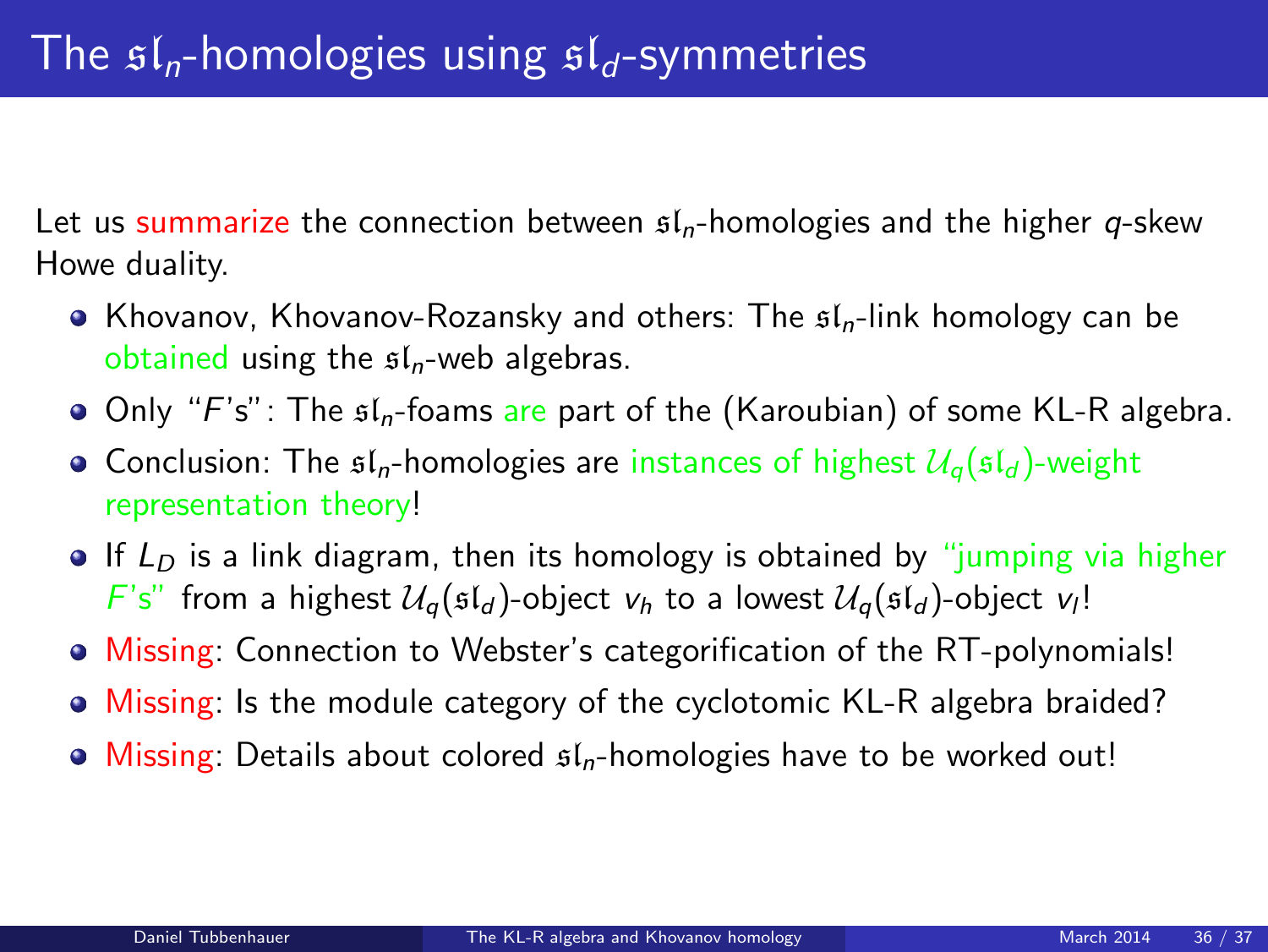There is still much to do...